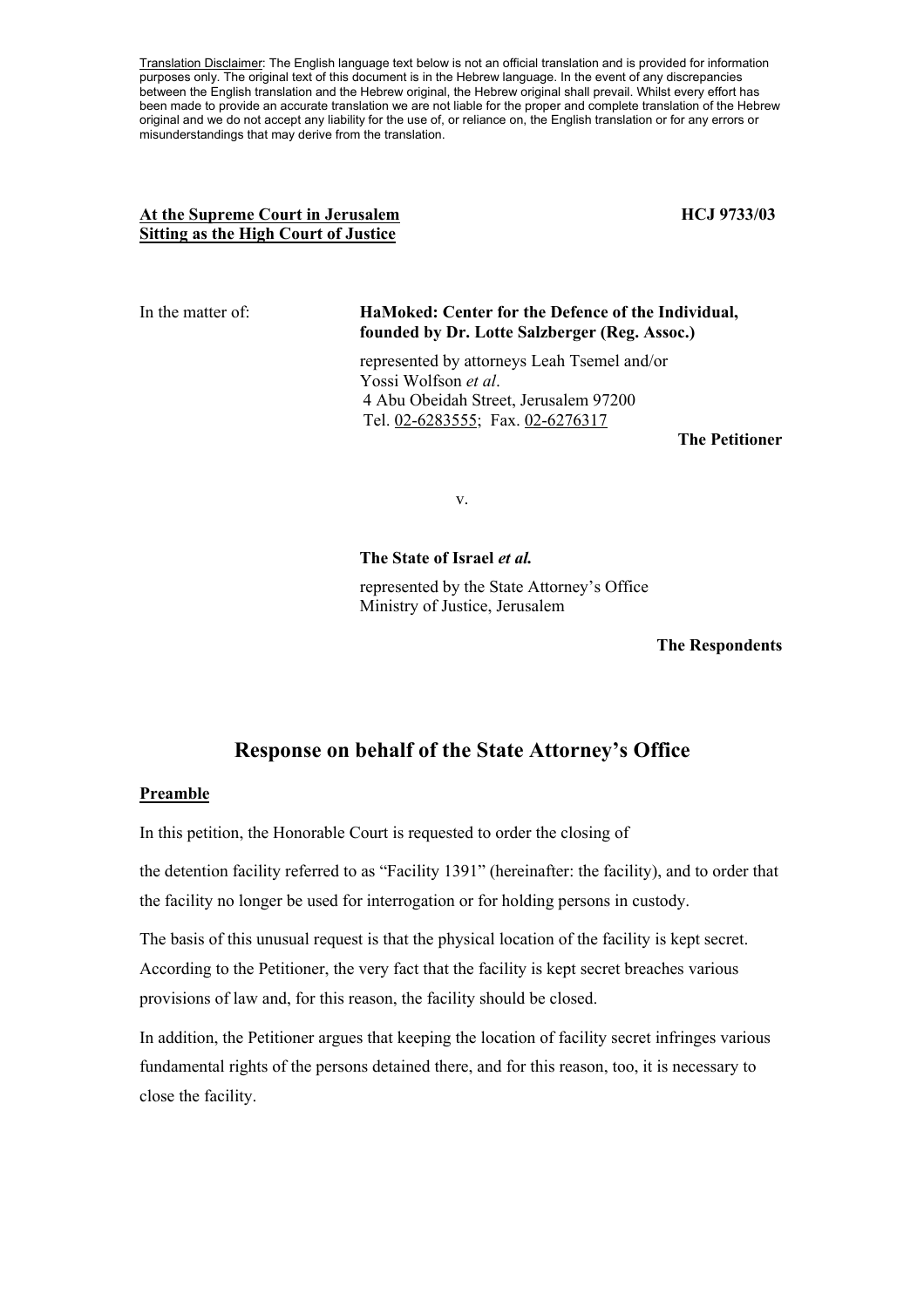It is further argued that forbidden and improper interrogation methods are used in the facility and that the conditions there are harsh, and for this reason as well, it is demanded that the facility be closed.

In response to all these arguments, the Respondents will argue that there is no basis in law that requires that an order be made to close the facility, in which from time to time (but not all the time) detainees are lawfully held there.

It will first be argued that there are substantive and legitimate reasons why the state keeps the physical location of the facility secret*.* These reasons are – essentially – confidential for reasons of state security, and will, therefore, be presented here only briefly. In any event, we wish to present these reasons to the Court at length *ex parte*. The state is of the opinion that these reasons require that the location of the facility be kept secret.

We shall further argue that there is no statutory requirement that the physical location of each detention facility be made public*.* Indeed, the law requires that notification be given to the detainee's family and to his attorney that the detainee has been detained, and that they be given the opportunity to maintain contact with him (unless such contact is forbidden pursuant to law), but this does not prohibit the state from holding a person in a detention facility whose physical location is kept secret for legitimate reasons.

As regards the contention that keeping the location of the detention facility secret infringes the detainee's rights, we shall argue that such an argument is baseless, for the reasons that, in *the* facility that is the subject of the petition, all the substantive rights of the detainees are safeguarded*,* including, inter alia, the right to be held in a facility under reasonable prison conditions and the right to meet with attorneys, relatives, and any other person with whom detainees are entitled to meet (unless prohibited in accordance with law). The Respondent will argue that as long as all the detainees' rights are safeguarded, no right of theirs is infringed by the very fact that they are being held in a facility whose location is kept secret.

In the alternative, even if any rights of the detainees are infringed, the infringement is relatively minor, and is justified when weighed against the grave harm to state security that is liable to result if the location of the detention facility is revealed.

As regards the argument that the conditions in the facility are harsh, and should for this reason be closed, we shall argue that the factual contentions set forth in the petition on this subject are baseless, in that the conditions under which the detainees are held in the facility meet the requirements of law*.* The same is true regarding the interrogation methods used in the facility. The interrogation methods used in the facility are legal*,* and do not differ from the methods that are permitted and are used in other interrogation facilities.

In this context, we shall emphasize that the grave contentions in these matters that the Petitioner raises are based on affidavits given by ten persons who were detained in the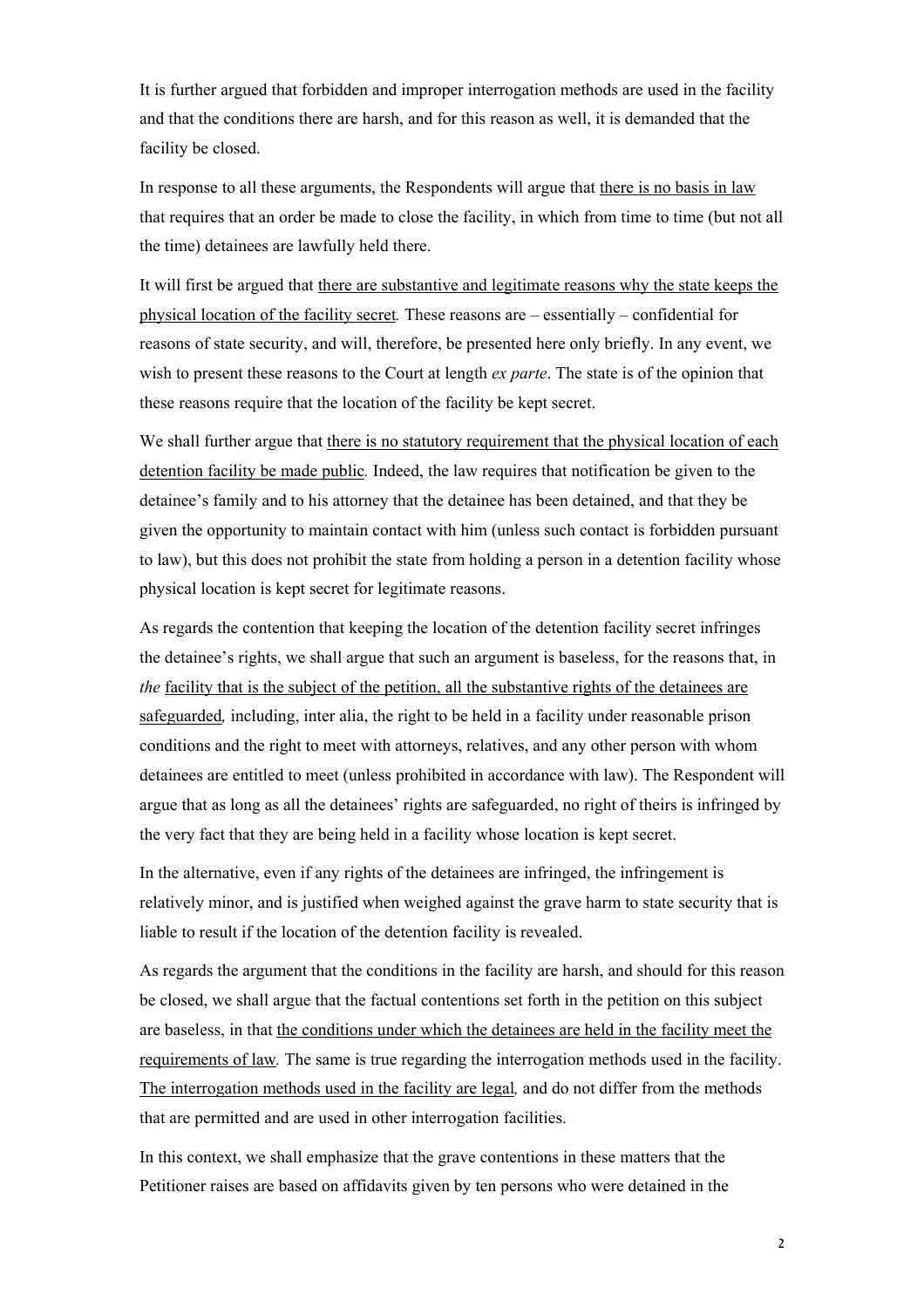facility. According to the investigation that we made, most of these detainees never filed complaints in the past regarding the alleged detention conditions and the purported interrogation methods used against them*,* even though, according to the affiants, the conditions and methods were clearly illegal. All the contentions were raised for the first time only a short while ago, in a prior petition that was filed in the same matter. This fact is, of course, bewildering and reflects on the credibility of the contentions set forth in the affidavits.

Furthermore, even if it is found that, on this subject, one or another of the conditions imposed on the detainees in the facility or of the methods used against them is illegal, this fact is not cause to close the facility, but, at the most, to bring about a decision that the state must improve the particular condition or to prohibit the interrogators in the facility from using a particular method of interrogation. This conclusion is obvious, and, therefore, it is clear that these contentions – even if correct – are irrelevant to the relief requested in the petition.

We suspect that the Petitioner decided to dedicate a large part of the petition to contentions on these subjects only to paint a "black" picture, and in that way achieve objectives that are unrelated to the relief requested.

The above, then, is a brief description of the Respondents' position.

Below we shall discuss each of the subjects mentioned above, in order. However, we shall first present the relevant factual background of the facility that is the subject of the petition.

#### **Factual background**

1. Facility 1391 – the facility that is the subject of the petition **– is located within a secret army base***.* The base is used by security officials for various secret purposes, for which reason the location of the base is kept secret.

For fear of harm to state security, we are not able to reveal the details in this open response; however, there is not, of course, any reason preventing us from presenting the details to the Court, *ex parte*, if the Petitioner agrees.

2. An IDF detention facility, which was declared a military prison, is located inside the base.

**The detention facility is not used as a routine detention facility, but is intended, generally, for special cases and for detainees who are not residents of the territories.** 

**The primary purpose of the facility is as an "interrogation facility" in those special cases, and as a rule it is not intended as a "detention facility" for persons whose interrogation has been completed.**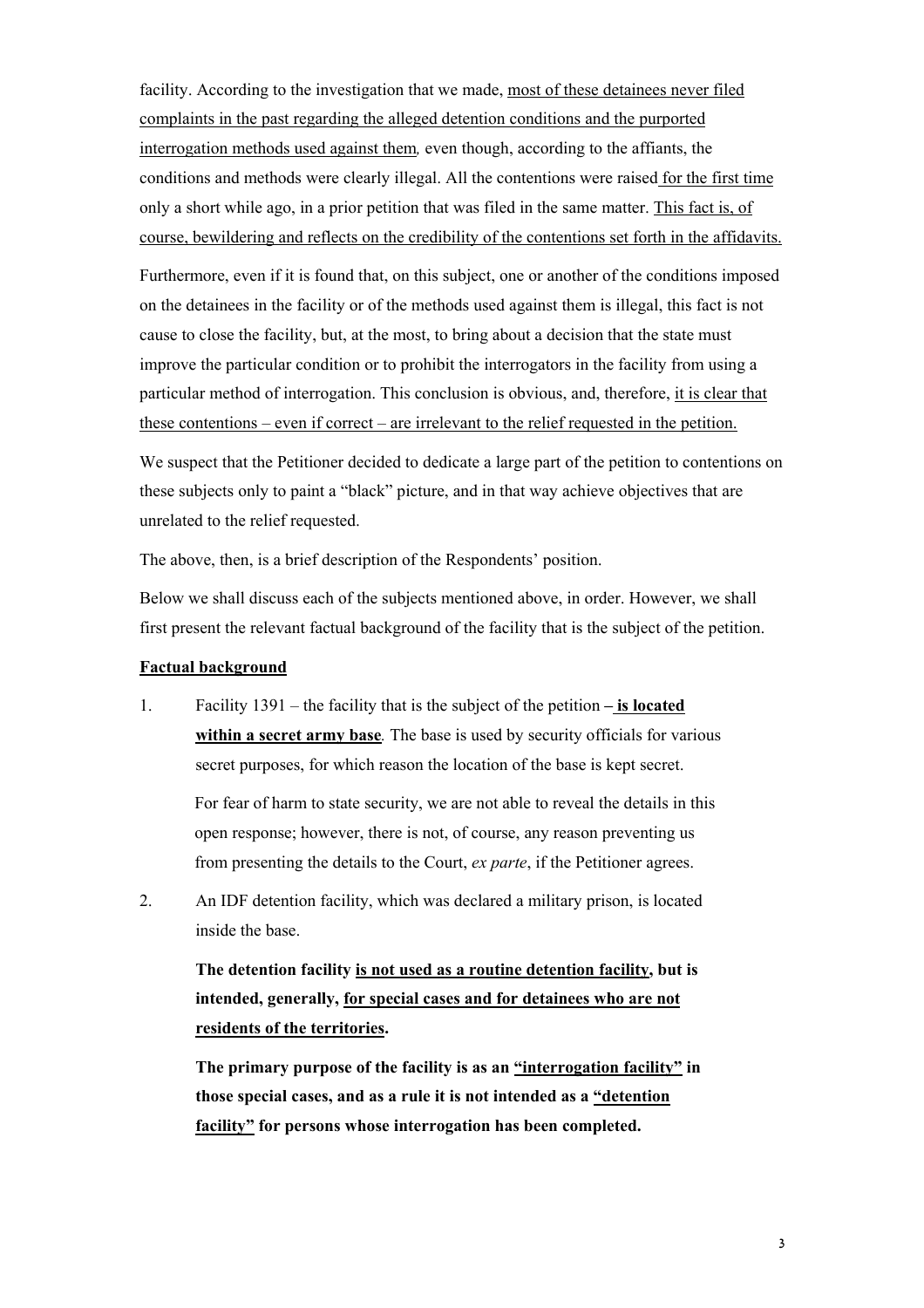- **3. Except for two administrative detainees who were held in the facility for years even after their interrogation was completed (Sheikh Obeid and Mustafa Dirani), and another detainee by the name of H.M., who was held in the facility for a year and a half, in exceptional circumstances and for special reasons, and who received better than usual conditions, a subject that we shall discuss below, for years now, the facility has been used, in fact, only for interrogation purposes, and shortly after the interrogation is completed, the persons are moved to other detention facilities.**
- 4. Details on the special reasons for which it is necessary to keep the location of this detention facility secret, other that the reason that it is located in a secret army base, cannot be presented in this open response, for fear that disclosure will harm state security. However, there is not, of course, any reason preventing us from presenting the details to the Court, *ex parte*, if the Petitioner agrees.
- 5. Because of the uniqueness of the facility, **only few detainees were kept there over the past five years**, except for the period of less than one year – from April 2002 to March 2003 – during which, because of the grave shortage of places in interrogation facilities in which the General Security Service operates, a shortage created by Operation Defence Shield, the General Security Service used this facility **on a temporary basis**. During this period, residents of the territories were held in the facility for relatively short periods and were interrogated there by the General Security Service.
- 6. On March 2003, the situation changed following a decision that the General Security Service no longer need this facility for its use.

# **As a result, the General Security Service ceased using the facility for interrogations and removed the detainees who were held there. The facility then returned to serve its original purpose.**

From March, 2003 to the present, a few detainees have been held in the facility, for interrogation purposes, in the context of the facility's original purpose, and that only for short periods of time.

## **From mid-June 2003 to the present, no detainee has been held in the facility, because there was no need for it.**

7. It should be mentioned that, before the General Security Service began to use the facility for the interrogation of residents of the territories, the Minister of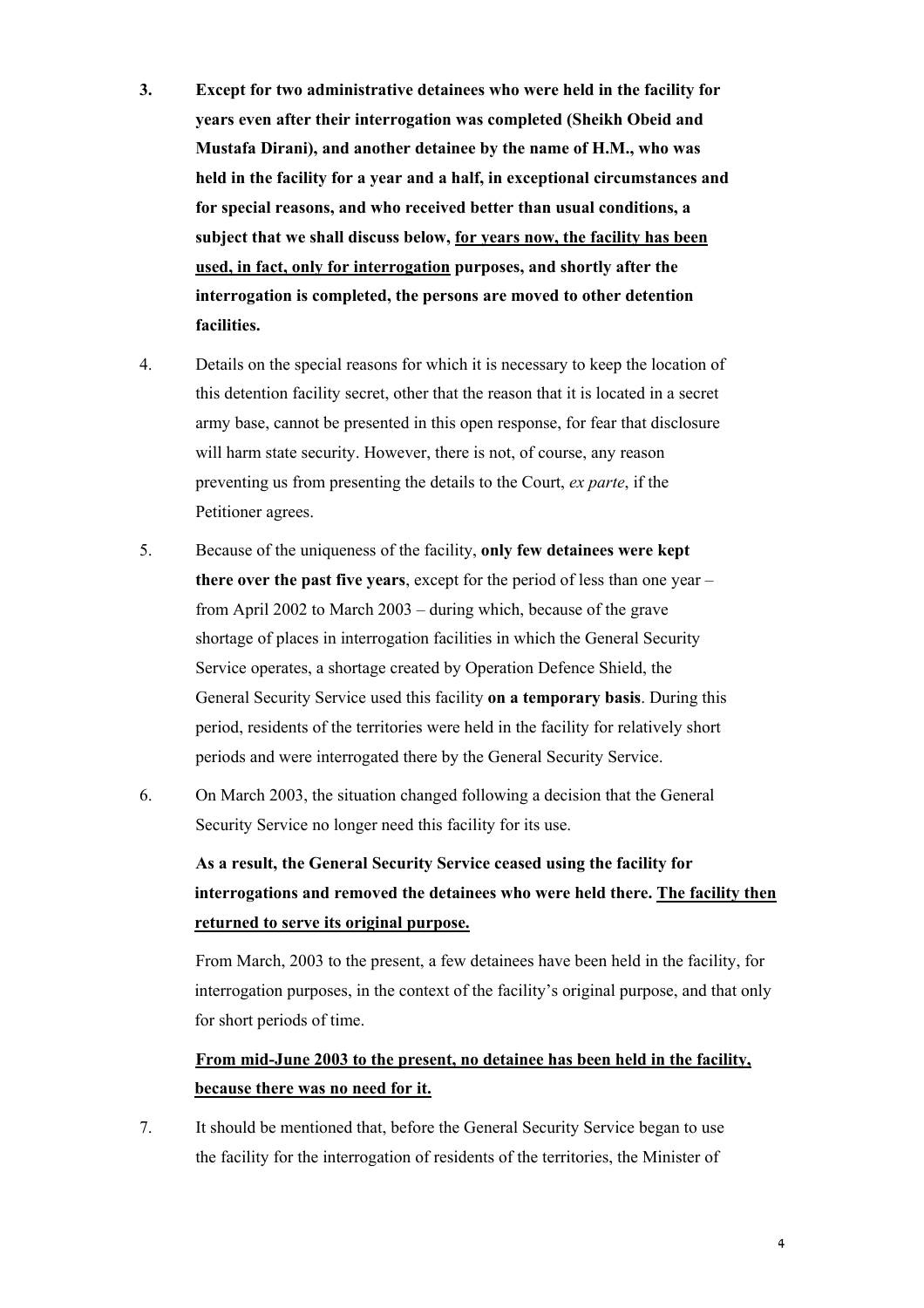Defence had declared the facility a "military prison," pursuant to his authority under Section 505 of the Military Justice Law, 5715 – 1955.

The declaration is attached to the petition as Appendix P/45.

8. During the period in which detainees were held in the facility, the detainees were provided the conditions that detainees receive in other military prisons.

**The conduct of the interrogators and jailers are subject to binding written procedures. Violation of these procedures is deemed a disciplinary offense.** 

These procedures, part of which are confidential, include all matters relating to the manner in which the jailers and interrogators are required to act, beginning from the moment that the detainee arrives at the facility, through intake and the detention period, and ending with the release of the detainee from the facility. Where the unclassified procedures are relevant to the present matter, we shall relate to them below.

We shall now describe the conditions prevailing in the facility. Using this background, we shall later relate to the contentions on this subject that were raised in the petition.

#### **Description of the conditions in the facility**

9. As a rule, a standard cell in the facility is 4.5 sq. m. The large majority of the cells are this size. There are a few cells that are large (more than 6 square meters), and four cells that are smaller, about 3.7 square meters. In the small cells, there is room for only one detainee. In the standard cells, the large ones, there is room for two detainees. Despite this, because of interrogation needs, each detainee is usually held separately, though there are cases in which two detainees are held in a cell. For example, Sheikh Obeid and Dirani were held for long periods in one detention cell, larger than the standard cell. There are also isolated cases in which more than two detainees are held in a cell, but that generally lasts for short periods, and they are held in an especially large cell. In each and every case, the official in charge of the interrogation decides if it is necessary to hold the detainee separately, based on the need of the interrogation.

Holding one detainee in a cell that is 4.5 sq. m. big, which is the rule, and even holding two detainees in a cell of this size, is not improper in any way.

- 10. Every cell has a ventilation system.
- 11. The detainees receive three meals a day.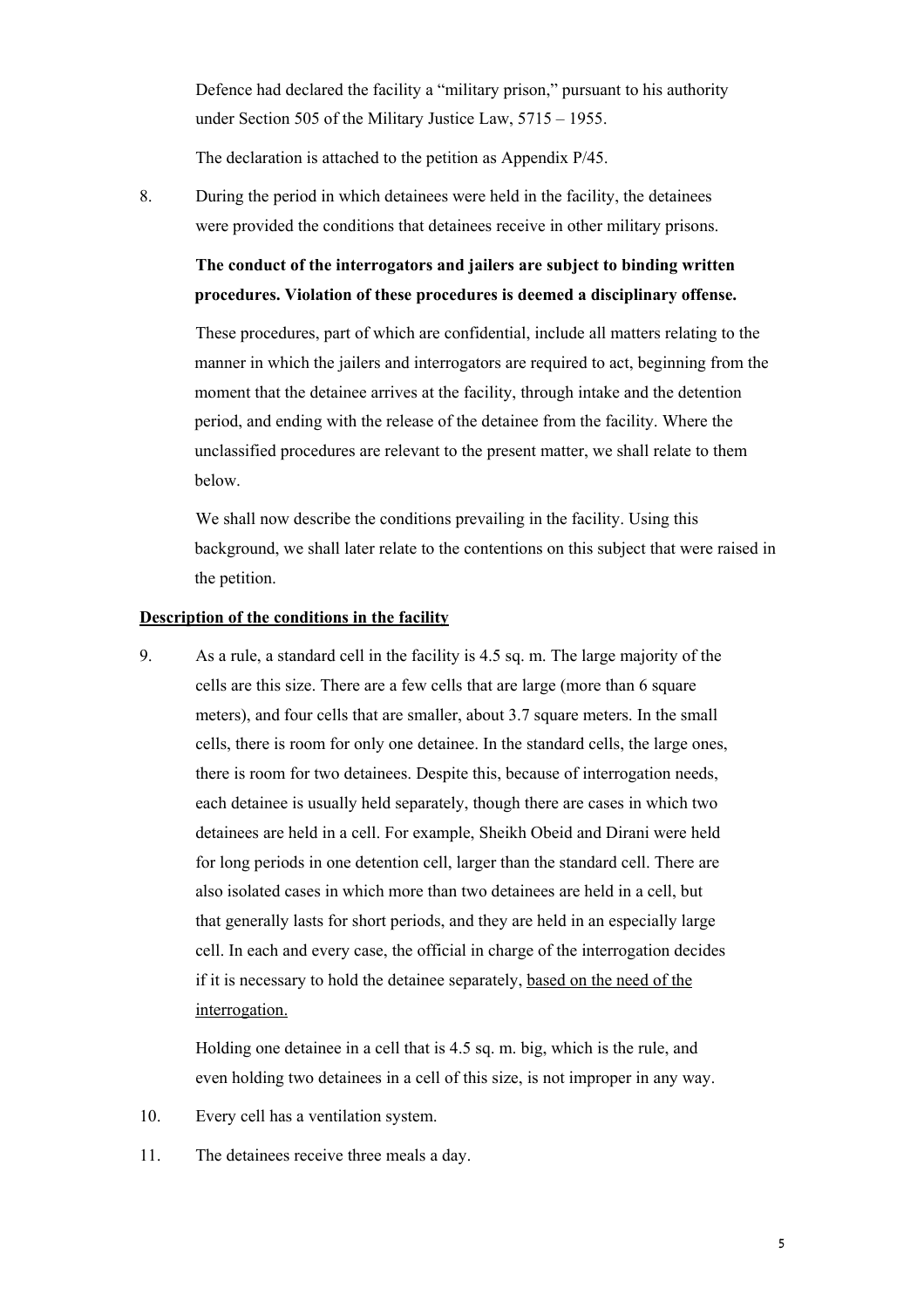The food that the detainees receive comes from the facility's kitchen, which also provides the food for the commanders and soldiers in the facility.

The food is varied and of good quality, and is suitable for maintaining the detainees' health.

The food includes at least one hot meal a day.

In the morning and evening meals served during the winter, the detainees receive a warm drink.

12. Each detainee in the facility receives personal items, including clean clothes, underwear, a towel, socks, slippers, mattress, blankets, bath soap, toothbrush, and toilet paper.

Weekly, the detainee receives a new set of clothes; a change of underwear and towel is made as necessary.

Blankets are changed once a month, or as necessary.

Once a day, the detainees are allowed to shower (unless the head of the interrogation team decides to postpone the shower, which is allowed pursuant to the Criminal Procedure Regulations for up to three days). Shaving and haircuts are provided as necessary.

To clean the cell and the bathroom, the detainees are supplied the normal detergents.

Almost all the detention cells have "Turkish toilets" with a discharge system. Two cells have toilet bowls. Only four cells, which do not have bathrooms with a discharge system, have chemical toilets.

The sanitation conditions of the facility are checked daily by a medic and weekly by a physician.

13. A medic is located in the facility around the clock. **Every detainee is examined once a day by the medic** (the examination includes a check of blood pressure, temperature and weight, and the detainee can voice any complaints that he has). If treatment by the medic is required, he of course provides it to the detainee.

# **A physician examines each detainee at least once a week. The physician is not subordinate to the commander of the facility, but to the office of the IDF's chief medical officer.**

Every detainee who complains of a medical problem is examined as soon as possible by a physician, in accordance with the directives of the office of the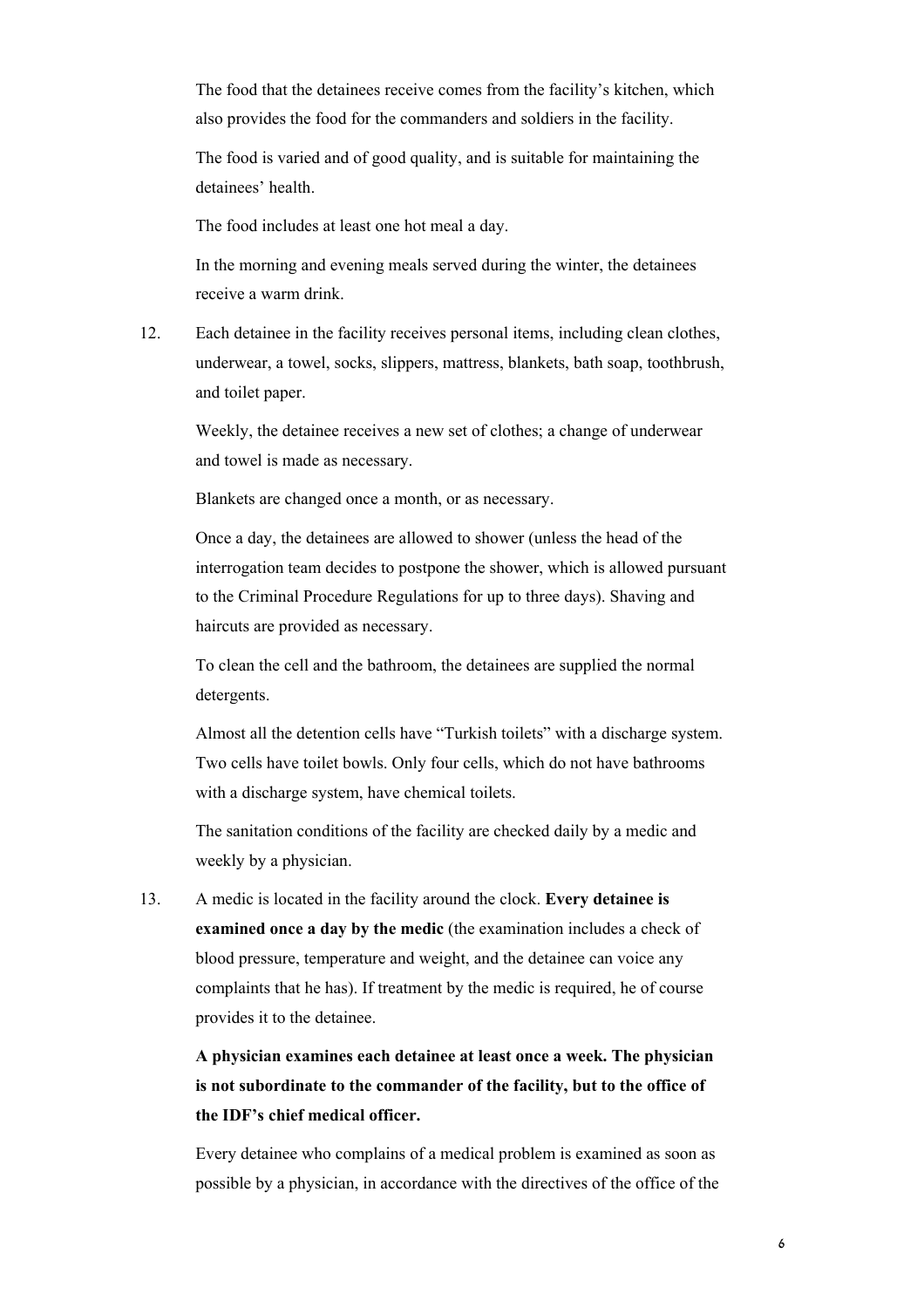chief medical officer, and the detainee is given the requisite medical treatment, either in the facility or elsewhere.

The facility has an infirmary equipped with medicines and medical equipment, and there are orderly procedures for taking detainees to hospital in emergency situations.

- 14. Subject to interrogation needs, the detainees are allowed to send and receive letters.
- 15. Notification of the detention of detainees held in the facility is delivered to the relevant persons, in accordance with the law. In addition, a few months ago a control center of IDF prison facilities (hereinafter: the Control Center), which gathers the data on the identity of the detainees and the places where they are detained, and provides this information to whoever requests it, was instructed to provide to everyone who requests information in the matter of a detainee held in the facility, the fact that the detainee is detained in Facility 1391 (this directive was given following malfunctions that previously occurred). Also, the Control Center provides a clear address to submit inquiries and requests regarding the detainee.
- 16. Detainees in the facility are allowed to meet with attorneys*,* unless a order was lawfully issued specifically preventing such meetings. Meetings with attorneys are held outside the facility. The rule is, when a request for a meeting is received, a location outside the facility is determined, and the meeting is held as soon as possible. Such meetings are arranged as soon as possible at any time meetings are requested with detainees held in the facility, unless a lawful reason exists not to allow the meeting.

As for family visits, it is known that, as a rule, during investigations, the detainees are not allowed to meet with relatives out of fear that it would obstruct the investigation, and the restriction is set forth in the Criminal Procedure Regulations. This is the policy in all interrogation facilities, and in the facility under discussion as well.

As for meetings with representatives of the Red Cross*,* meetings are allowed and take place according to the customary rules for such visits. When a meeting is requested and no special reason exists not to allow it, the meeting is held, similar to a meeting with attorneys, outside the facility. This is the policy regarding meetings held between Red Cross representatives and GSS interrogees, while they were in the facility, and so, too, in other cases.

17. We see from the aforesaid that, although the location of the facility is secret, that fact does not lead to an infringement of the detainees' rights. This is true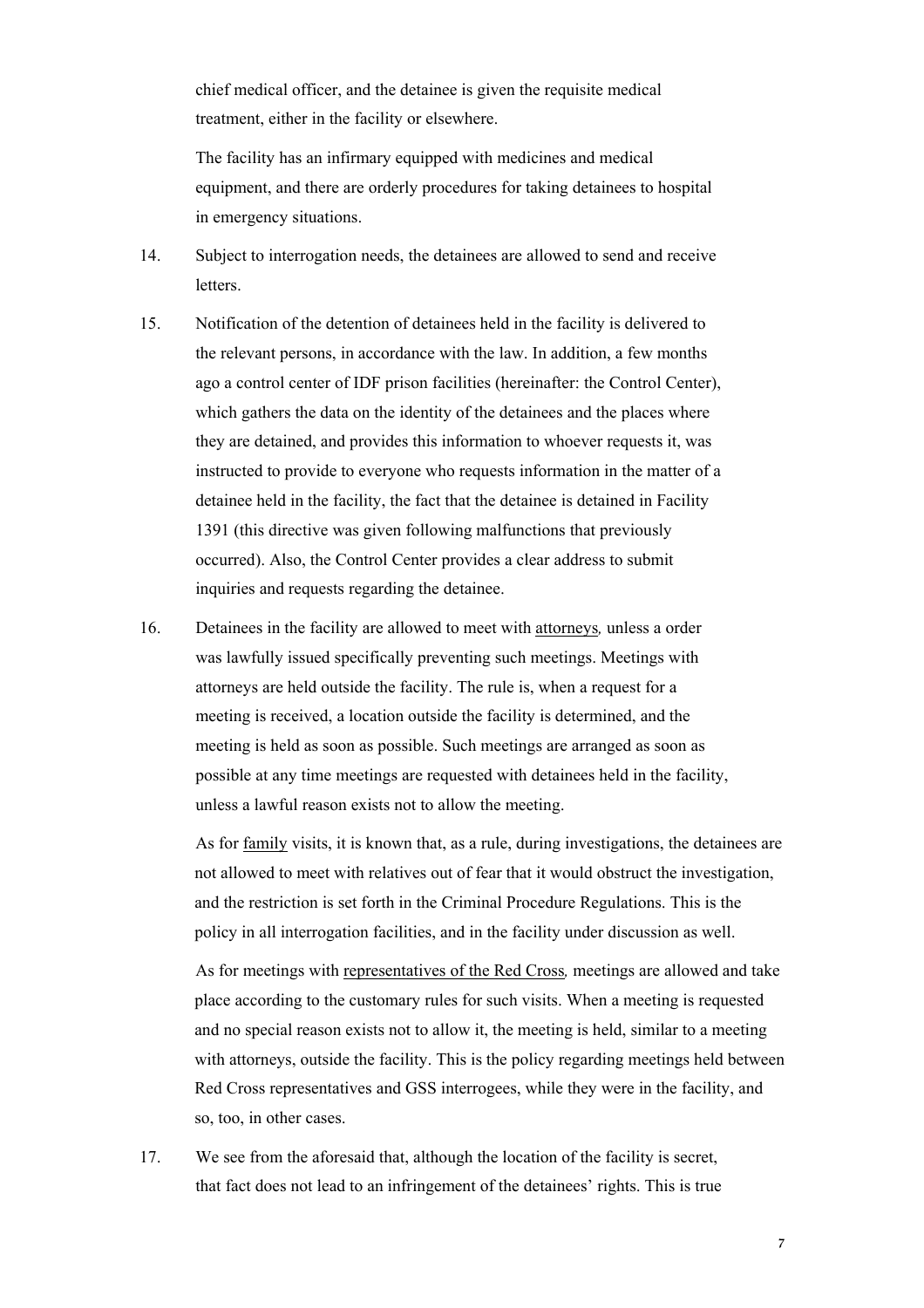as regards the detention conditions and as regards the rights of the detainee to meet with persons with whom he is entitled to meet, primarily his attorneys (in the absence of a lawful impediment to such meeting).

**18. We should add that, throughout the period in which a person is held in the facility, the condition of the facility and the conditions in which the detainees are held are monitored in the manner that other military prisons are monitored.** 

Such monitoring is conducted by IDF personnel, in particular from the judge advocate general's office. In addition, all the judge advocate generals in recent years have visited the facility.

Also, more than a few visits to the facility have been made by other governmental agencies, primarily by Ministry of Justice and defence officials. In this context, in recent years, two ministers of justice have visited the facility. Furthermore, in early March 2003, the head of the Special Matters Department of the State Attorney's Office, Ms. Talia Sasson, who is in charge of the department for investigation of complaints filed by persons interrogated by the GSS. Recently, visits were made by the attorney general, the state attorney, the judge advocate general, the head of the High Court of Justice Department, and the undersigned. Also, judges have visited the facility to hold hearings on extension of detention, in which cases the detainees are not represented by counsel.

- **19.** Therefore, **the detainees in Facility 1391 are provided reasonable and lawful detention conditions, including the possibility to meet with attorneys and Red Cross representatives (in the absence of a lawful reason to prohibit the meeting) and including the receipt of letters and visits by other person who are allowed to visit. Relatives of the detainees are given a clear address to obtain information and to send inquiries and requests, including requests to visit, and it is thus clear that the secrecy of the location of the facility does not infringe the exercise of any rights of the detainees.**
- 20. This, then, is a description of the facility, the physical conditions existing there, the conditions provided to the detainees, and so on. This description is supported by the affidavit of the commander of the facility, referred to as "Adi," attached hereto. Below in this response, we shall provide additional details, as necessary to relate to the Petitioner's contentions.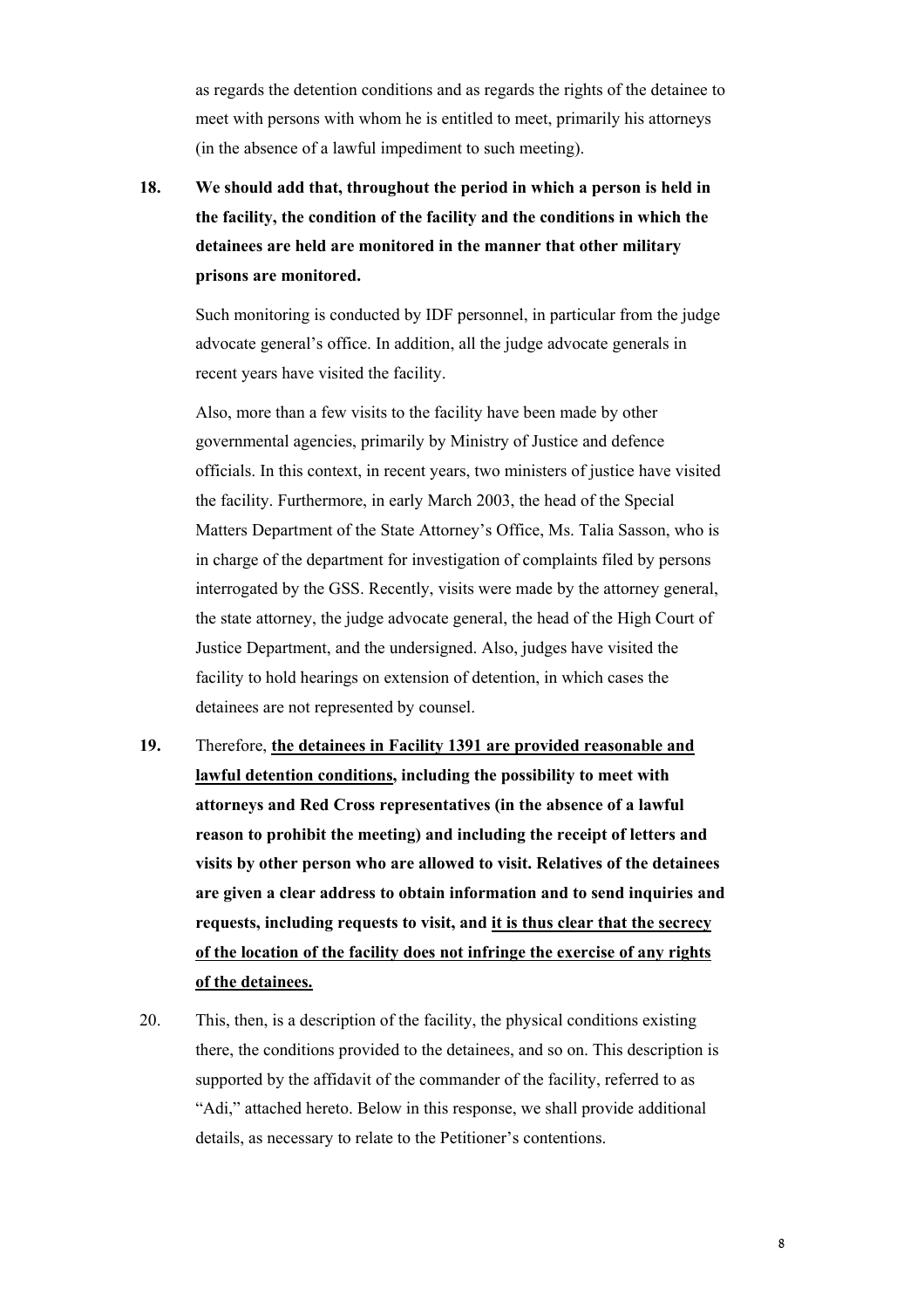This picture is clearly different , in factual terms, from that presented in the petition. Therefore, before we analyze the legal contentions set forth in the petition, we shall now relate to the factual contentions raised in the petition that relate to the facility and the conditions prevailing there.

#### **Response to the Petitioner's factual contentions – general part**

21. A person who studies the petition, in its factual sections, receives the "blackest" of pictures of the facility. This portrayal is based on the affidavits of ten detainees who stayed in the facility, and on a newspaper article (Appendix P/67).

Regarding the newspaper article, it is clear that it constitutes a source of information that is inadmissible as evidence in court. Throughout the petition, one finds quotations from the article, and we request that they be completely ignored.

Regarding the affidavits, some of them make contentions about the harsh conditions in the facility, the interrogation methods used, how they were brought to the facility, and so forth. In reading the affidavits (at least some of them), one receives an extremely severe picture, inter alia, of abuse and degradation of the detainees. We shall relate below to these contentions one by one.

22. **First, it should be mentioned that our examination showed that seven of the ten persons who gave affidavits did not complain to the authorities and detail their harsh contentions prior to the filing of this petition. This fact, of course, needs an explanation and raises grave doubt regarding the legitimacy and credibility of the contentions.** 

One of these seven, Jadala, whose affidavit is marked P/61, was one of the petitioners in HCJ 10327/02, which also dealt with the matter presently being heard, but did not raise, over a period of many months, the contentions stated in the petition herein

Of the seven, only one affidavit, that of Mustafa Dirani, raised, before the filing of the petition, contentions on the interrogation methods in the facility, but these contentions were first raised six years after the interrogation, and were not raised as part of a complaint but in a six-million shekel civil action that he filed against the state. Although the contentions involved actions that remained suppressed for a long time, it was decided to open a Military Police investigation, the decision being based on the severity of the allegations set forth in the suit, which concentrated on the contention that Dirani was raped in the facility by one of the jailers. The Military Police investigation, which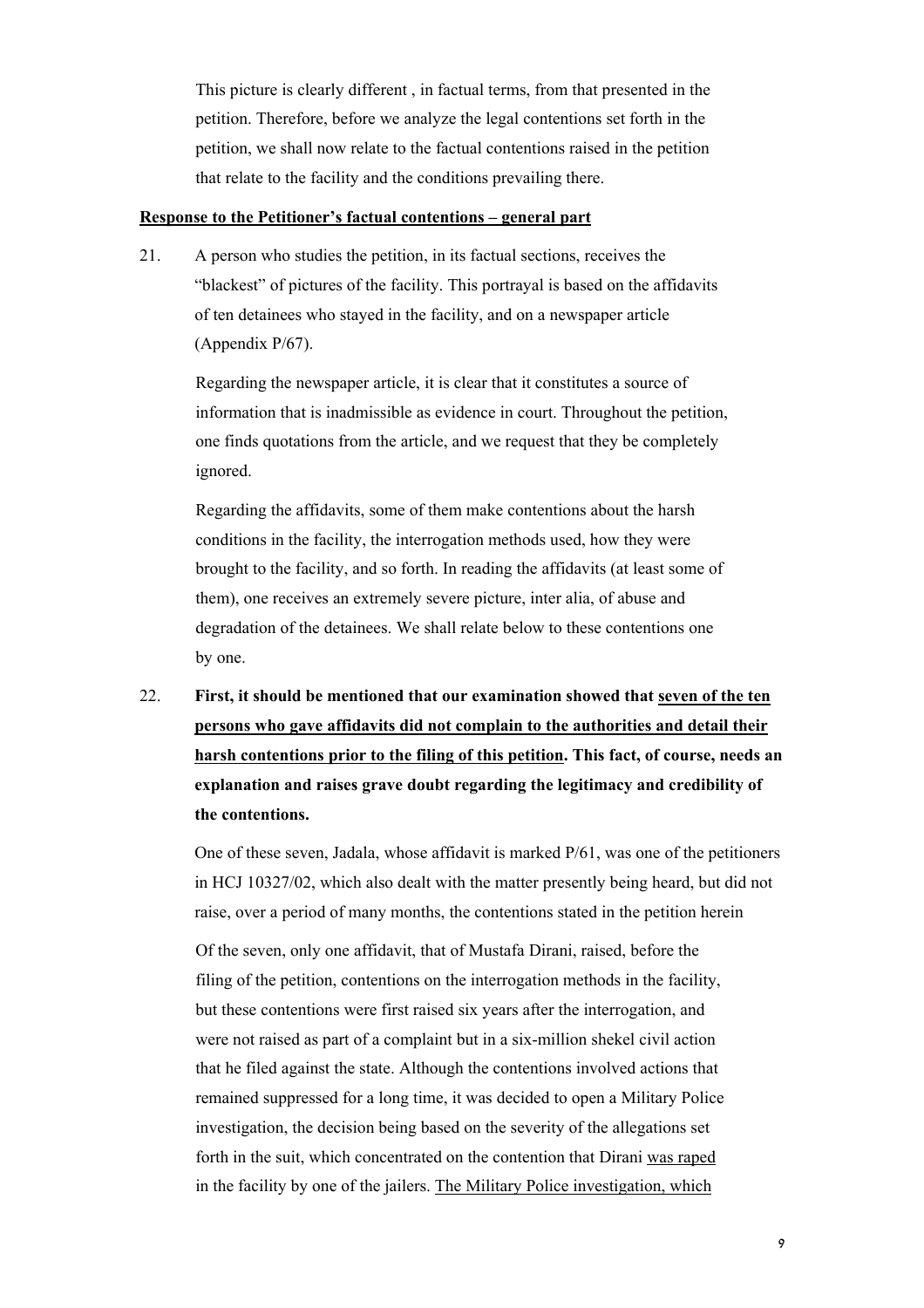was intensive, found no basis to support this contention*.* This fact, of course, does not hold the petitioner back from repeating Dirani's allegations about the rape, and to relate to them as "the living truth," without mentioning at all the results of the Military Police investigation, of which Dirani was aware, as presumably was the Petitioner.

Of the other three, one of them, J.S. (P/58), in the past filed a complaint about his interrogation, but we have been received clarification as to whether this complaint related also to the very short period of time that he was held in the facility.

- 23. We are left, then, with only two of the ten persons who gave affidavits. As to them, our examination revealed that they indeed complained about the interrogation they underwent in the facility, and that they did so prior to the filing of the petition. These complaints were thoroughly examined by the person in charge of examining complaints filed by detainees who were interrogated by the GSS (complaints examiner), in that these detainees were interrogated by the GSS during the year in which the facility was used for GSS interrogations. Regarding one complaint, filed on behalf of R. (P/63), we found that no final decision had been reached in the matter. Regarding the second complaint, which was filed on behalf of M.A. (P/59), the review was completed a few days ago with the decision of the attorney general, **who did not find that penal and/or disciplinary offenses had been committed.**
- **24. These introductory comments do not detract, of course, from the need to relate to the affidavits in a serious and deliberate manner. However, it is clear that their credibility must be examined also while taking into account the factual background described above, which indicates that most of the complaints were "suppressed" for a long time.**
- 25. Furthermore, we wish to add that the affidavits include, on the one hand, a description of the physical conditions in the facility, to which it is relatively "easy" to relate, and, on the other hand, complaints about the conduct of the interrogators and jailers while the detainees were held in the facility, to which it is much harder to respond in a concrete manner. The reason is that serious response to the contentions relating to the conduct of certain interrogators and jailers requires much more intense examination and investigation, that in many cases cannot be done because of the time that has passed. Understandably, had the contentions been raised at the "crucial time," examination and investigation of the matter would have been made. However, as mentioned, six or seven of the affiants did not make complaint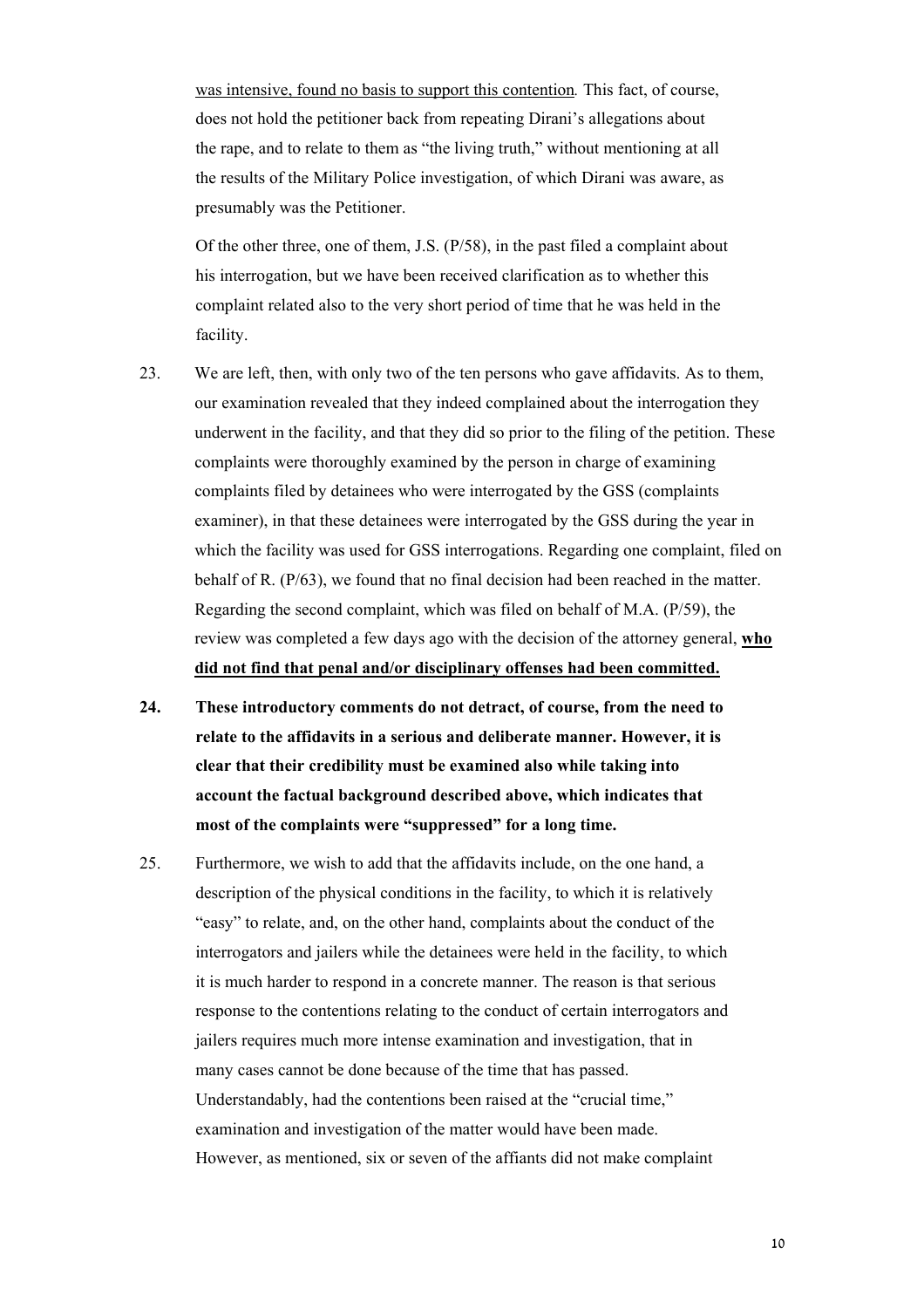in the past regarding their interrogation in the facility, and one complained after many years had passed since he was interrogated. Thus, it is not possible to examine some of the contentions because, for example, it is not possible to currently determine the identity of the officials who were present at one time or another in the facility, as to which one complaint or another is directed. Indeed, we are able, of course, to respond in this context *to* the binding directives on the interrogators and jailers, and we are also able to respond to various specific contentions that will be described below, however, it is clear that we are unable to respond to each and every contention about the conduct of one jailer or another towards one detainee or another.

- 26. As a rule, we can say already at the beginning of our response to the factual contentions made by the Petitioners, that the many specific contentions stated in the affidavits that could be checked were refuted. Some examples follow:
	- A. **H.R.** contends in his affidavit (P/63) that he was not examined by a physician despite his medical complaints. These contentions are refuted in their e ntirety, because it was found that there is written documentation in the facility indicating that R. underwent many physical examinations and received medical treatment.
	- B. **R.B.** contends in his affidavit (P/64) that he lost 14 kilograms during his stay in the facility. However, review of his medical file indicates that, during his stay, he lost only two kilograms in weight.
	- C. **Mustafa Dirani** contends in his affidavit that he was raped while incarcerated (P/56). However, as mentioned above, this allegation was examined by the Military Police and found to be baseless
	- D. **S.K.** complains in his affidavit (P/65) about the "miserable meals," which included "three pieces of bread, a quarter of a tomato, a half of a cucumber, and a roasted egg for breakfast." It should be noted that the detainees in the facility receive the same menu to that received by all members of the staff at the facility, and is a menu that meets the standards for IDF soldiers. This fact also appears from other affidavits attached to the petition, such as the affidavit of R.B. (P/64), which mentions that the food in the facility was good in comparison to food that he received in another facility where he had stayed.
- **27. These isolated examples are brought at the beginning of our response to show clearly that the contentions raised, even if supported by affidavits,**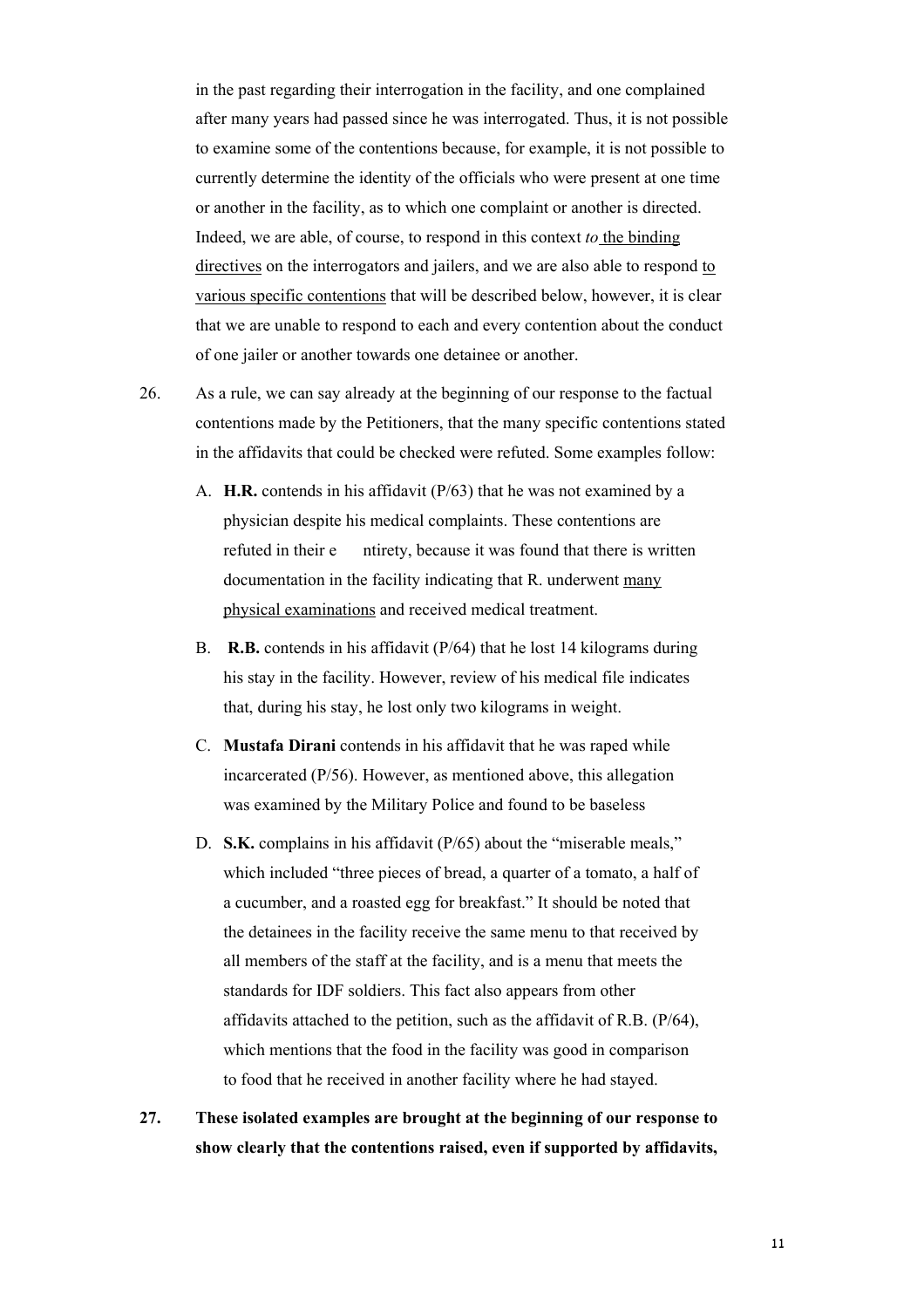**are not to be accepted as the truth. Unfortunately, the affidavits are tendentious and of low credibility, and should be regarded as such.** 

28. Before relating to the specifics of the petition's contentions, we wish to present one additional general fact. As mentioned above and in the petition, the only detainees who were held for many years in the facility are Sheikh Obeid and Mustafa Dirani. These detainees were taken from the facility to Ashmoret Prison, which belongs to the Prisons Service, in the middle of 2002, following their being declared "illegal combatants" pursuant to the Imprisonment of Illegal Combatants Law, 5762 – 2002.

**And behold, we find that a short time after being taken from the facility to a Prisons Service installation, these two filed a prisoners' petition in which they requested, urgently, that they be provided, in their new place of detention, the same conditions that were provided to them in the facility where they had stayed for years. In the alternative, they requested to be returned to the facility!!!** (Prisoners Petition (Tel Aviv) 2578/02).

If, indeed, the conditions in the facility are so harsh, as contended in the petition, so much so that they cause the detainees "sense deprivation" and the other afflictions, as contended, it is hard to overcome the fact that people who were detained in the facility for years, when they were subject – according to the allegations – to constant abuse, degradation, and so on, would file a court petition (!) in which they request that they be returned to this "horrible" facility.

**29. We also wish to add that, as stated in the preamble to the petition, even if the contentions raised concerning the conditions or the methods used in the facility were accurate, and it was found that some of the conditions or methods or even all of them are illegal, such fact would not lead to the granting of the relief requested in the petition – an order closing the facility – but would lead to an order to change the illegal conditions and methods.** 

**In effect, this legal determination is sufficient, making it unnecessary to respond specifically to the factual contentions raised in the petition. However, because of the gravity of the contentions and the publicity given them, we deem it appropriate to relate to them one by one.** 

30. Based on our introductory comments hereinabove, we shall now relate specifically to the subjects raised in the affidavits, insofar as we are able. Our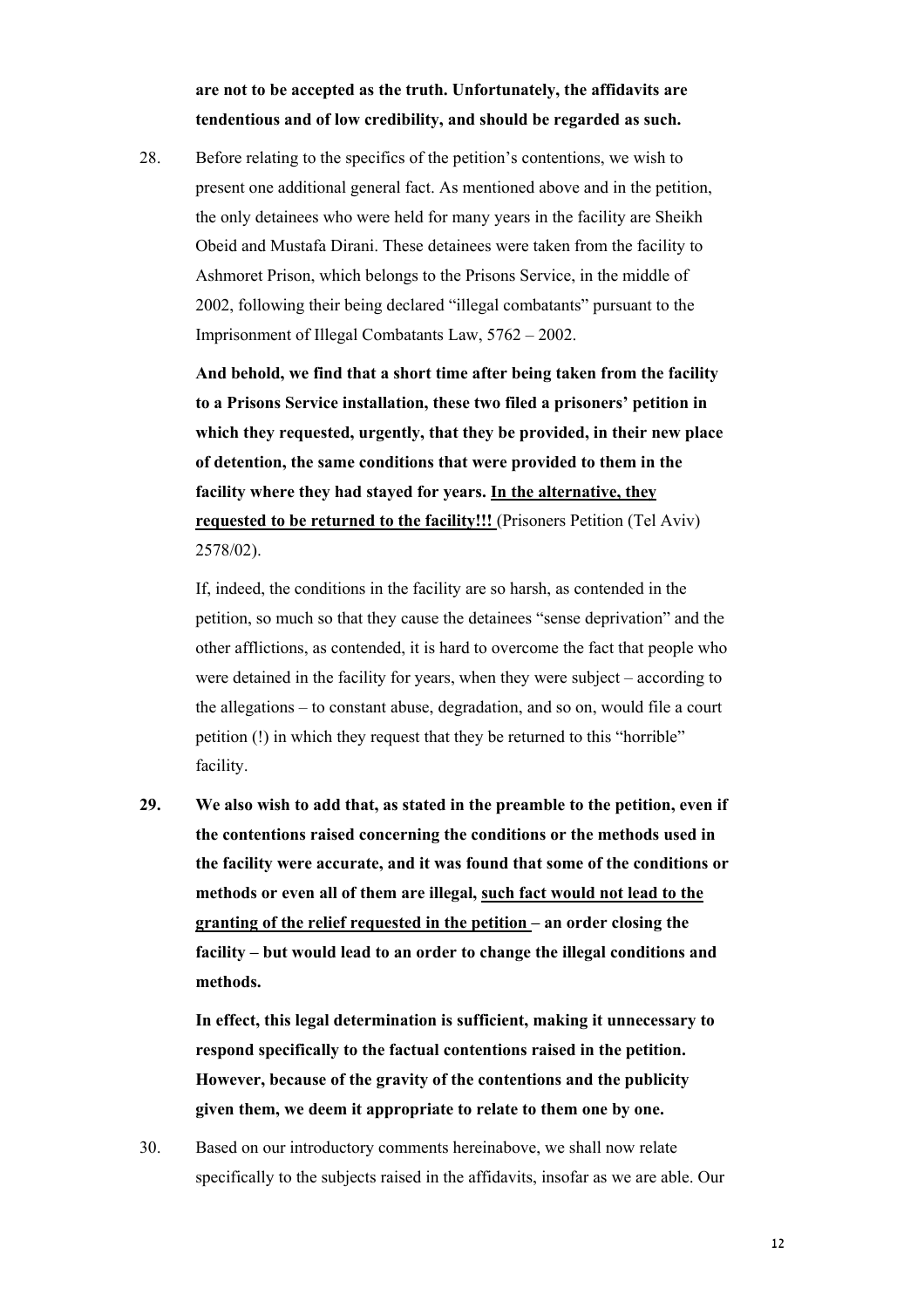response is presented in the order that the contentions are raised in the petition.

#### Contentions regarding transfer of detainees to the facility – Sections 22-24 of the petition

31. The petition alleges that transfer to, and arrival at, the facility entails degradation and "transfer to another world." These contentions are baseless.

Transfer of detainees to and from the facility is generally performed by the Military Police, in accordance with the procedures for transporting prisoners of the Military Police to all military prison installations, with one difference that relates to the measures taken to protect the secrecy of the location of the facility. Thus, it was determined that detainees would be transported to and from the facility with their eyes covered with a dark blindfold (and not with a sack on their head, as contended in the petition). When detainees are being interrogated by the GSS in the facility, they are brought to it, as a rule, by GSS personnel, in accordance with the same procedure.

Upon the detainee's arrival at the facility, the detainee is taken from the vehicle and an external search is conducted, in customary manner, to locate weapons and other prohibited objects. The jailer then takes the detainee, in different directions and winding paths, to prevent him from learning the layout of the facility.

After that, the detainee is taken directly to the facility's infirmary, where his blindfold is removed and he is undressed except for his underpants (not including) to undergo a medical examination. In the exam, his bruises and scars are recorded to prevent future allegations that these bruises were caused during interrogation and his stay in the facility. Also, the detainee's vital measurements are taken, and a medical file is opened (more on this point later). The detainees is examined by a physician no more than 24 hours after arriving in the facility.

The binding procedure on this subject is as follows:

A. The detainees will undergo intake one after the other and separately in the infirmary. The following persons shall be present in the room:

Operations officer/N.C.O. – responsible to photograph the detainee, give a registration number, and organize intake.

Investigator – responsible for determining initial particulars.

Medic – responsible for physical examination.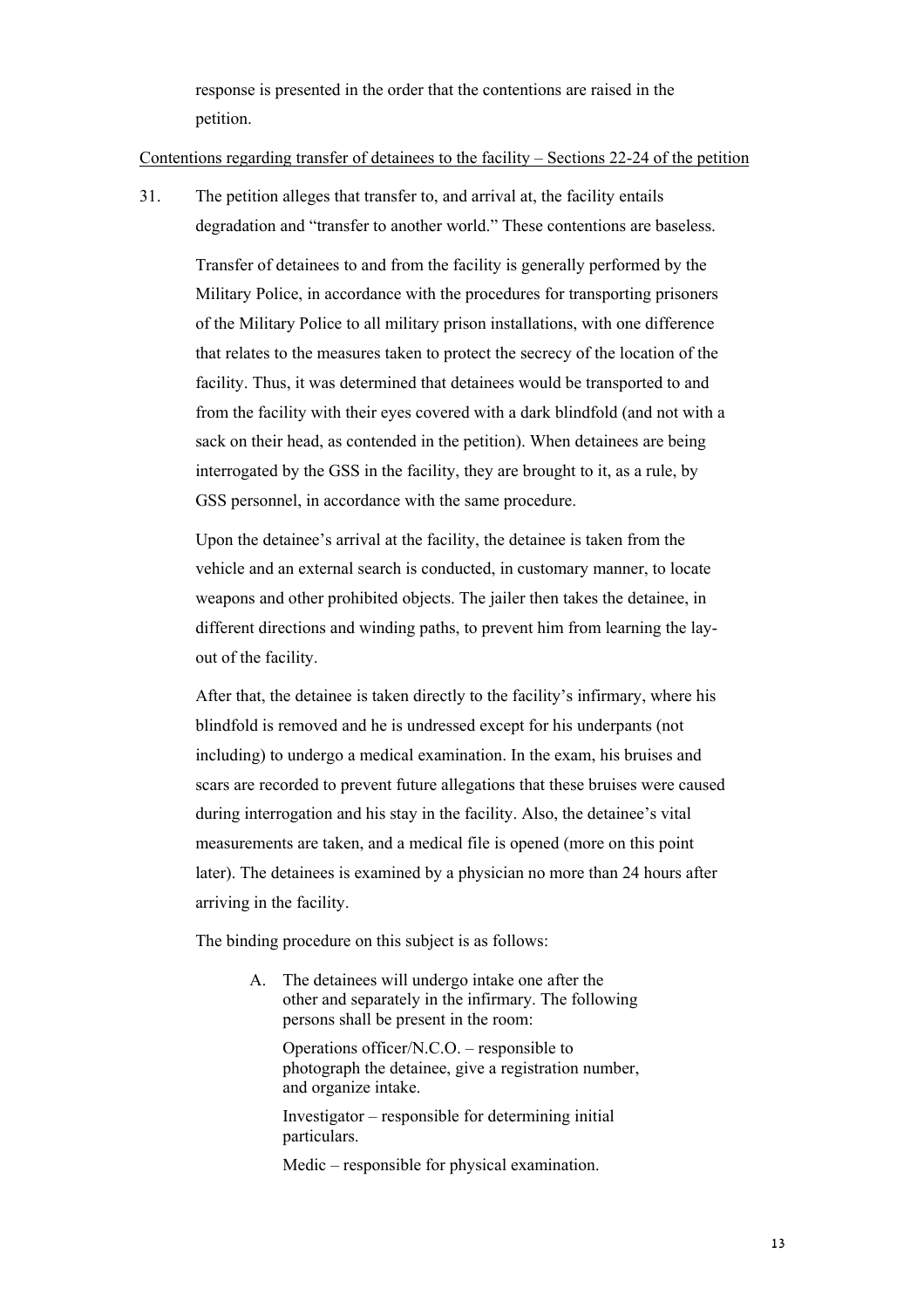Custodial official – responsible for physical examination (search).

B. Intake of a detainee will be conducted in the following order:

Thorough bodily search of his body and clothes, examination and change of clothes.

Photographing the detainee and issuing him an official identity number.

Questioning by the interrogator to obtain basic identifying particulars.

Reading the detainee his rights and having him sign a form stating his rights – see separate procedure.

Standard medical examination by a medic, unless a physician is present (otherwise, the detainee shall be examined by a physician within 24 hours of his arrival).

Taking the detainee to his detention/interrogation cell, as required.

The petition contends that the procedures used in transferring a detainee to the facility are intended to give them the impression that they are being taken to another, unknown and forgotten, world, and to increase the sense of helplessness. These contentions are baseless. Transfer to the facility is conducted in a completely normal manner, except for the fact that the detainee is taken with his eyes covered, which is done for a legitimate purpose – to prevent revelation of the location and lay-out of the facility.

It is further contended in the petition that, at the time of arrival at the facility, "a violent and degrading reception await the prisoners." To the best of our knowledge, this contention is baseless. Violence and degradation are absolutely forbidden. In any event, any complaint about violence when detainees are received at the facility or thereinafter is examined, and any similar complaint filed in the future will be examined.

It is further contended in the petition that, at the time of intake in the facility, the detainees are provided clothes that do not fit them. Such contentions were not previously raised, to the best of our knowledge, by the affiants. In any event, according to the practice in the facility, if a problem exists on this point – the detainee can request a change of clothes – and such requests are generally approved. The facility contains clothes of various sizes for the detainees, and, because of the short time that detainees remain in the facility, the relevant officials do not recall that there was a problem in the past related to the size of the clothes.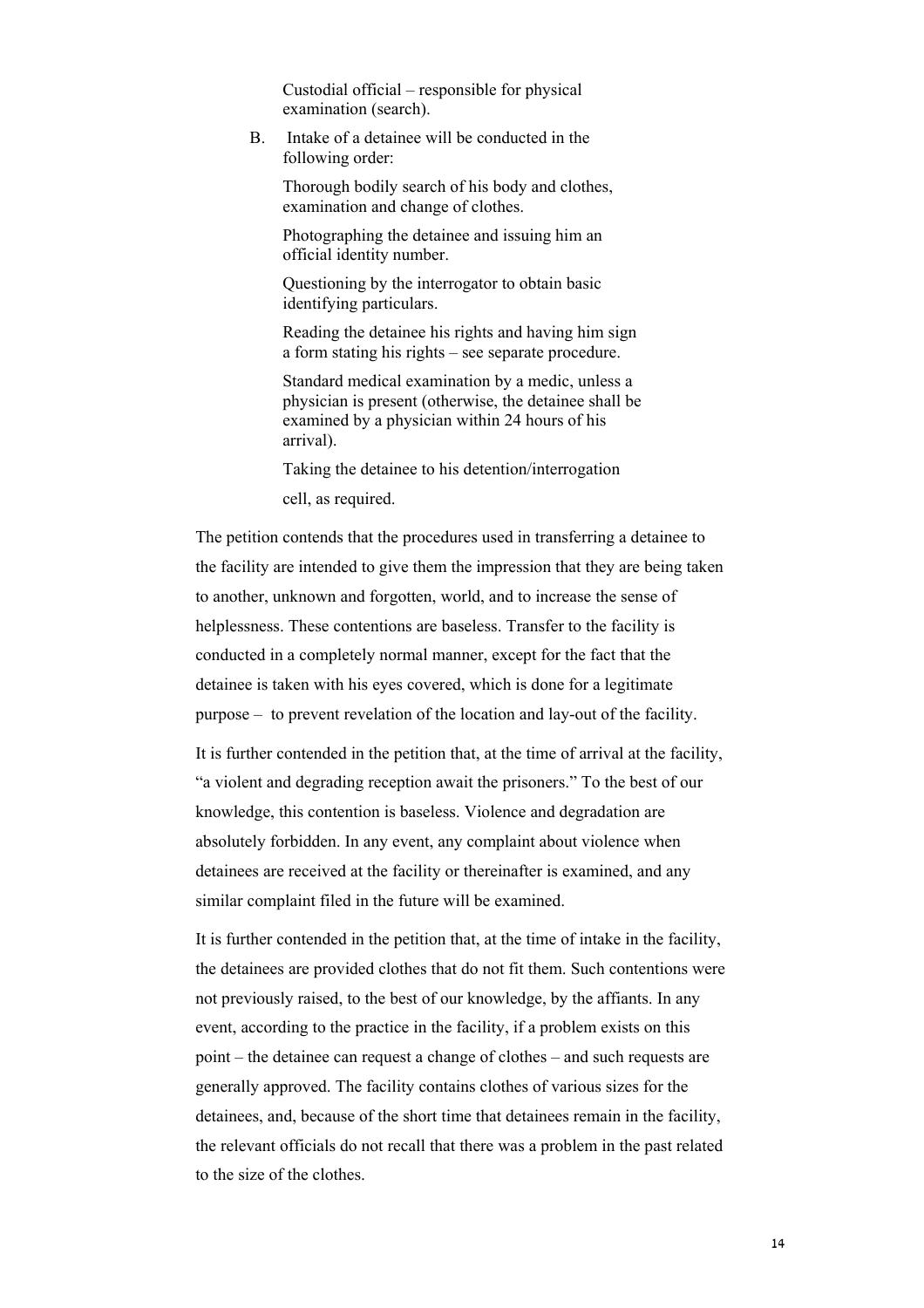Contentions regarding the creation of a sense of "finding oneself in a hopeless place" – Section 25 of the petition

**32. The Petitioner contends that the location of the facility is not made public so as to benefit the interrogation, to "strengthen the sense of devastation" of the detainee. As was shown, this contention is baseless. The reason that the location is not made public is for purely security reasons, and there is no "interrogation related" purpose in this regard.** 

#### Contentions regarding the creation of "loss of sense of time" – Section 26

33. Section 26 of the petition, which is based on the lighting conditions in the cells, which allegedly create a "loss of sense of time" in the facility, and as if the facility is intended to transfer the detainees "from the real world to another realm" are mere statements, unsupported by fact.

Indeed, the cells where they are kept do not have windows, and are not lit by sunlight but by artificial lighting. However, there is no difference in this regard between the cells in this facility and those in many other interrogation facilities. The lack of windows results from the structure of the facility, and is not unusual. On this point, we wish to repeat that the detainee's stay in the facility is intended for interrogation only, which lasts a relatively short time, and the facility is not intended as a rule for permanent stay.

## Contentions on "total isolation" – Sections 27-29 of the petition

34. In this matter, it is contended that, during the period they were held in the facility, which lasted as a rule months and even years, "every detainee is held in total isolation, making it impossible for him to make contact with another person inside the facility, much less in the external world."

Regarding this matter, we respond by saying that, as mentioned above, as a rule, the detainees' stay in the facility is temporary, for interrogation purposes*,* and the facility is not intended for incarceration of detainees whose interrogation has ended. Some of the detainees who were brought to the facility stayed there for a number of days only, while as regards some, their interrogation lasted a number of weeks up to a number of months. In any event, though, for years, except for Dirani, Obeid, and M., nobody was held in the facility for a longer period, and certainly not for years on end.

35. Regarding to the contention of "isolation," it is true that, for reasons related to the good of the interrogation, detainees are held separately, generally, unless a physician orders otherwise or the interrogation so requires. However,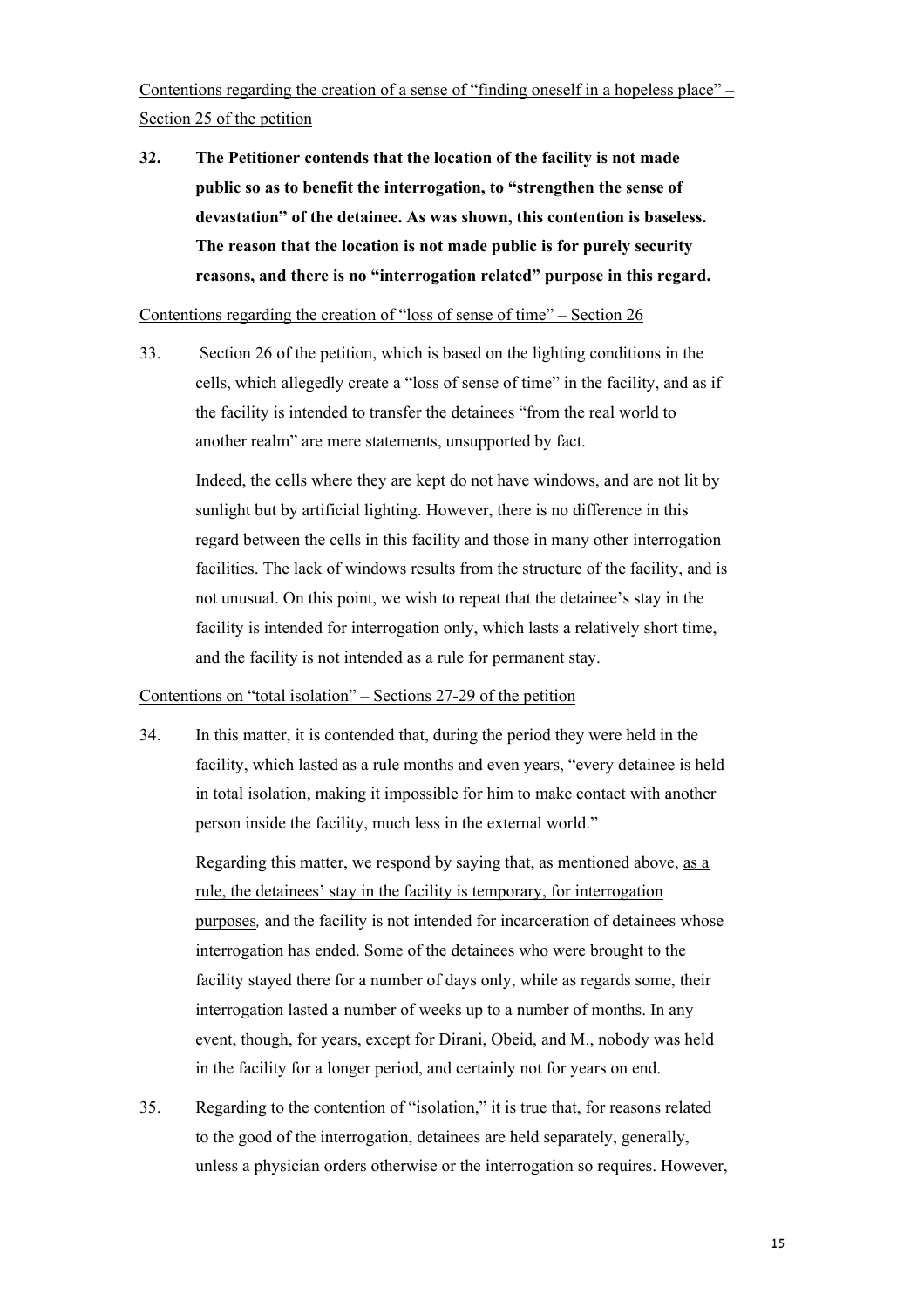there is nothing wrong in this, and this measure is accepted practice in interrogations.

As President Barak pointed out in HCJ 5100/94, *Public Committee against Torture v. Government of Israel, Piskei Din* 53 (4) 817, 838:

> **"We accept that there are interrogation related considerations concerned with preventing contact between the suspect under interrogation and other suspects and his investigators, which require means capable of preventing the said contact."**

In this context, we should mention that, according to the Prisons Ordinance, prisoners, too, may be held separately, even for a period of months and years, in the conditions that are set forth in the ordinance.

- 36. As regards Obeid, Dirani, and M., who for many years are the only ones who stayed in the facility for very long periods (not for interrogation reasons), they stayed together (and not in isolation) and were provided extremely reasonable detention conditions, including an air-conditioner, radio, television, satellite channels, newspapers, and more. As mentioned, after Obeid and Dirani were removed from the facility and taken to a Prisons Service installation, they requested to be returned to the facility.
- 37. As regards the contention that the detainees are not allowed to see the soldiers who serve as jailers in the facility, this contention is false. Indeed, for security reasons – when a soldier enters the cell of a detainee, who is not handcuffed in his cell, the detainee is required, our of fear for the safety of the soldier, to put on his blindfold and stand facing the wall, which is done to thwart the possibility they the detainee will attack the soldier. In addition, when the detainees are taken elsewhere in the facility (which takes only a few minutes), they are blindfolded, so that they will not learn the lay-out of the facility. At all other times, the detainee can see the soldiers and the interrogators. For example, when the soldiers guard the detainees during the daily examination by the medic or during the interrogation, the detainees see the soldiers, and there is nothing preventing this.

#### Contentions regarding "sensory deprivation" – Sections 30-31 of the petition

38. In this part, the Petitioner contends that the conditions in the detention cells cause "sensory deprivation," because they do not receive sunlight, are painted a dark color, the lighting is minimal, and, when the detainees are taken out of the cells, their heads are covered with a sack. The inference is that for months, the detainees do not see a person and are engulfed in almost total darkness. This picture deliberately distorts the reality.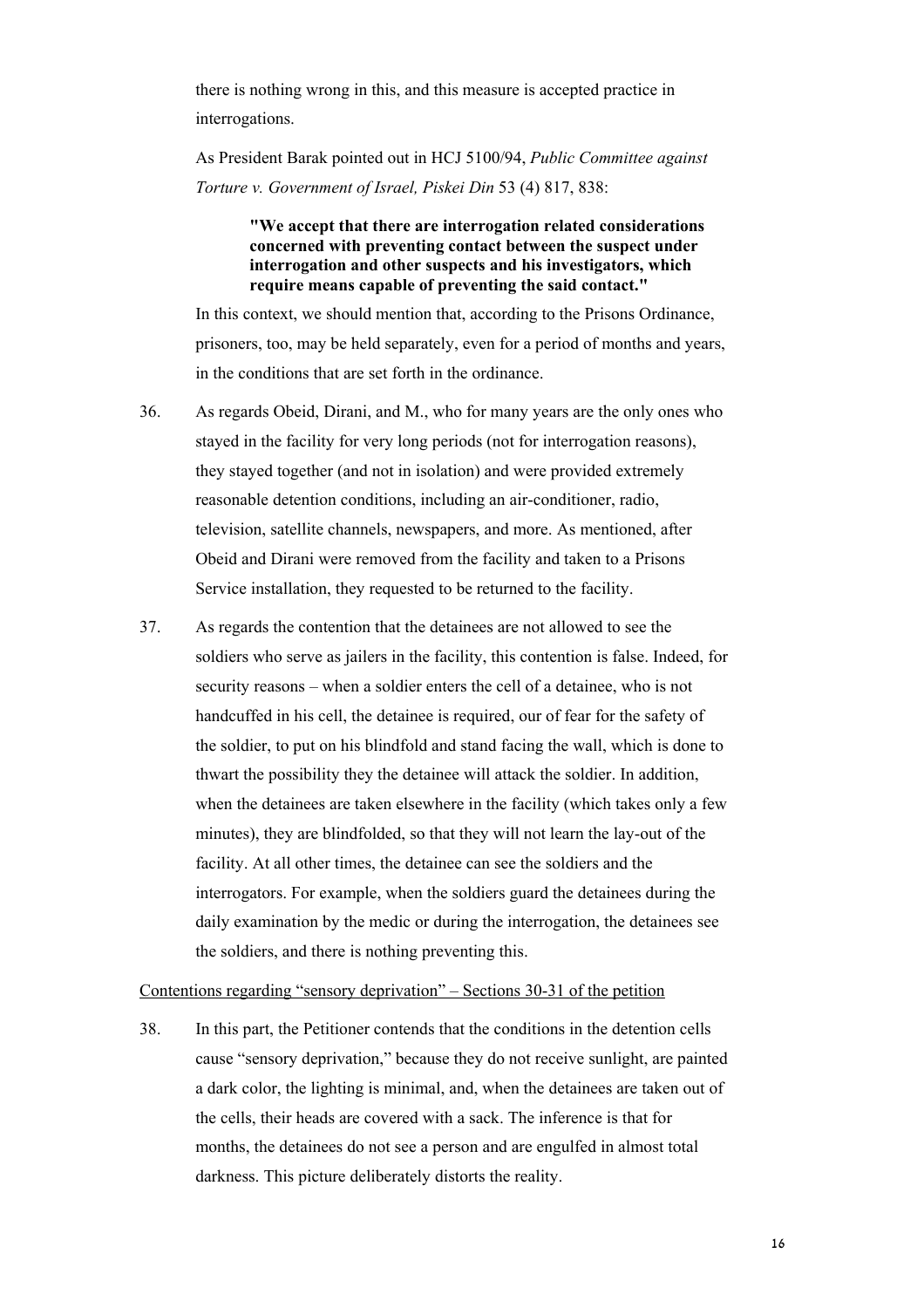Indeed, the cells do not receive sunlight, as mentioned above, but the lack of sunlight is no different from the situation in hundreds of other detention cells. The cells are lit with standard light bulbs in rooms whose standard size is 4.5 sq. m. It goes without saying, that in their temporary stay in the facility for interrogation purposes, the detainees do not read in his cell. Indeed, most parts of the cells are painted a dark gray, but they certainly are not "all black," as alleged in the petition.

The contention, quoted from the affidavit of K. (P/65), that the light "blurs the appearance of the food," for which reason he did not eat for many days, is peculiar, because everyone can distinguish the food and its quality in a place containing the lighting provided, and it is hard to believe that because of poor lighting the detainee did not eat for many days.

As regards the contention that the detainees are always removed from the cell with sacks on their heads, as explained above, when detainees are moved throughout the facility (which only takes a minute or a few minutes), their eyes are covered so that they do not learn the lay-out of the facility. Their eyes are covered by a blindfold and not by a sack. At all other times, the detainees can see the soldiers and the interrogators, for many hours, during the interrogations and the medical examinations.

As regards the contention about the "deliberate noise" made in the cells, we have already mentioned that the noise is from the slight sound of the ventilator, a sound that is also heard in the rooms, because the cells are ventilated by means of a ventilation system. There is nothing wrong in this, and we are sure that the Petitioner is not requesting that the system be dismantled.

#### Contentions regarding "sleep deprivation" – Section 32 of the petition

39. According to these contentions, the jailers banged at night on the door of the cells of some of the detainees while they were sleeping, with the intention of waking them for no reason. The Petitioner calls this "sleep deprivation." The facility's officials are not aware of such contentions, and there is, of course, no way to check them at this time.

The only thing we can say is that the procedures forbid such action*,* and we refer to the relevant provisions of the procedures, which state:

> "An on-duty military policeman must visit a cell with an inmate at least once an hour (**without waking the detainee**)". (emphasis added)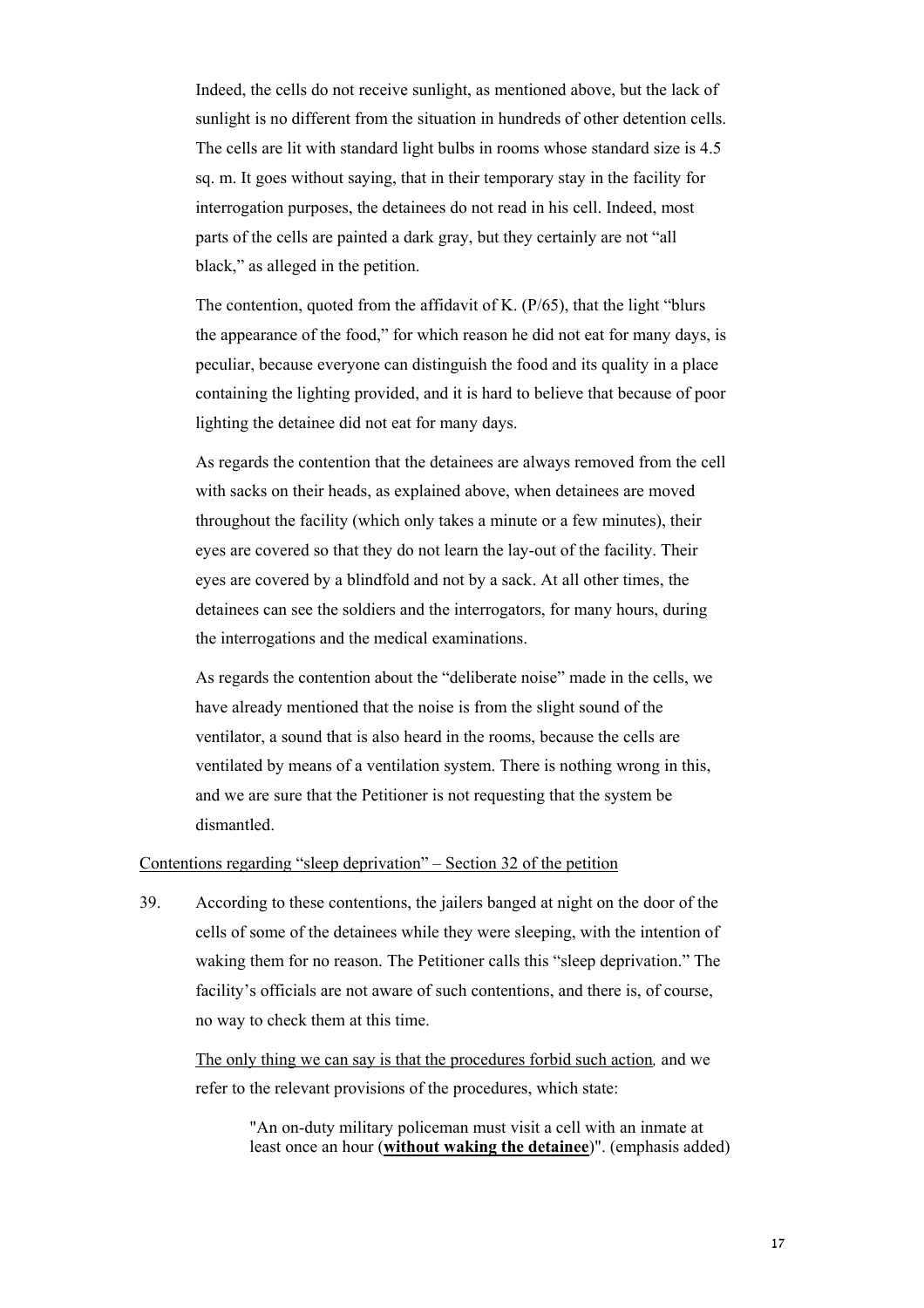It should be mentioned that the term "to visit" refers to the corridor next to the cell, while looking inside it through a slit designed for that purpose, and not entry into each cell every hour.

## Contentions regarding "sexual humiliation and wallowing in feces"

40. Contention is made in the petition that the detainees are held in cells while they "wallow in their excretions." This contention is absolutely refuted because a bathroom facility is installed in each cell, and it is impossible that a situation is created whereby detainees "wallow in excretions," as contended in the petition.

A principal contention is directed toward cells in which, rather than bathroom facilities, a large, black plastic can is placed to meet toilet needs. It is contended that this situation causes a great stench in the cell. On this point, we wish to mention that, as stated in the previous part, almost all the cells have "Turkish toilets," which are connected to a discharge system. Two cells even have a toilet bowl. Only four cells lack a discharge mechanism; these cells contain "chemical toilets" that are indeed located inside black cans. These cans are closed by a tin cover and also on the inside. If the user closes them properly, there should be no stench. In addition, detainees are generally not held in these four cells, and if they are, it is only for a relatively short period of time.

41. Regarding toilet facilities, the procedures in the facility state:

## **"Each cell shall contain a toilet that will be cleaned daily and disinfected once a week. Detainees' cells shall be cleaned and disinfected daily by the detainees by means of a brush and liquid soap that will be provided to the detainees daily, this being the responsibility of the military policemen."**

 These procedures are complied with to the letter. It should be emphasized that a sanitation check is made daily by a medic, and, once a week, a physician makes a sanitation check.

42. It is further argued in the petition that the detainees are undressed in front of the soldiers, which constitutes "sexual humiliation." If the reference is to the procedure described above, whereby at the time of arrival at the facility, the detainee is taken to the infirmary and is requested to undress (except for his underpants) to undergo an examination, this is the normal procedure and there is nothing wrong with it. If the contention is that in other cases detainees are undressed, for no reason, such action is absolutely forbidden and any complaint in this regard would be investigated.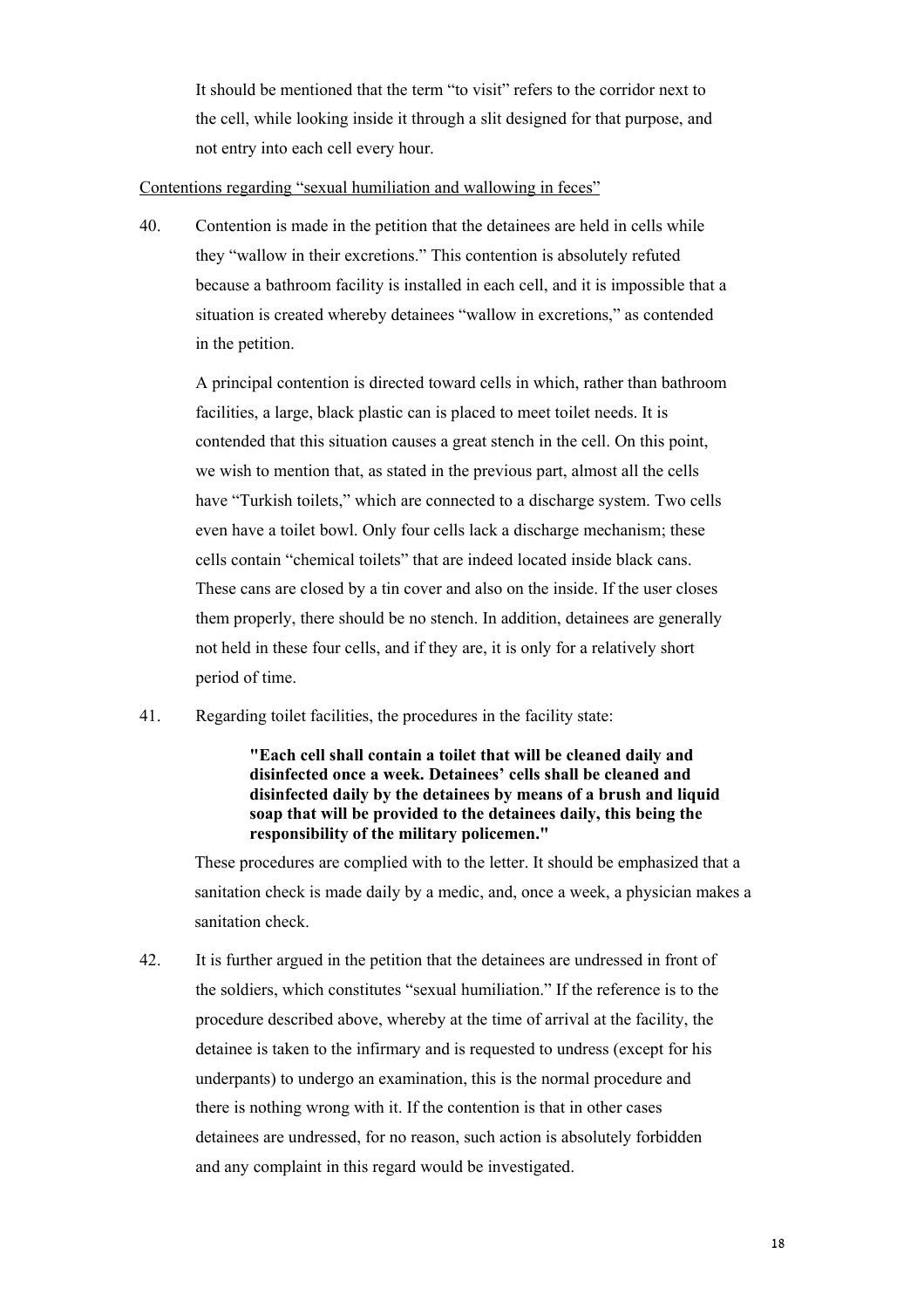43. Another contention relates to the purported rape of Dirani. As mentioned, this contention was investigated by the Military Police and was found to be baseless.

### Contentions regarding "degradation" – Section 38 of the petition

44. This part of the petition contends that a detainee is not allowed to see the soldiers and that the detainees are routinely undressed in front of the soldiers. We responded to these contentions above, and they are not correct.

Contentions regarding the use of "physical methods during interrogation and threats" – Section 39-41

45. In this part, the petition presents contentions of various detainees about the violence and threats against them in the facility. It is impossible to respond to these allegations because most of the detainees whose affidavits are attached to the petition did not make complaint, except (apparently) for the two affiants who submitted complaints. One complaint is still under investigation. The investigation of the other complaint has ended, and it was found that no criminal or disciplinary offenses were committed against the detainee.

In any event, as mentioned above, these contentions do not affect the relief requested in the petition, which is closure of the facility. Allegations about violence in interrogations have always been voiced, and we suspect that they will also be voiced in the future, until such time that interrogees and interrogators disappear from the earth. It is clear that the petition's request to close an interrogation facility, because of the contention that one improper method or another is used, is insubstantial.

## Contentions regarding "wallowing in filth" – Sections 42-43 of the petition

which they, too, have toilet facilities, albeit chemical toilets.

- 46. On this subject, the contention is made that, "the detention conditions make it impossible for the detainees to maintain personal hygiene. Many detainees were held in cells that have no bathroom or running water." This contention is a total lie*,* to put it simply*.* Almost all the cells have toilet facilities and running water, except for the four cells we referred to above, in
- 47. It is further contended that, in cells in which there is water, the water drips from an opening in the wall. This contention, too, is false. The water flows in a completely normal manner, with the jailers having control over the water faucets, which they open at the request of the detainees. Control over the faucets is given to the jailers and not the detainees to prevent detainees from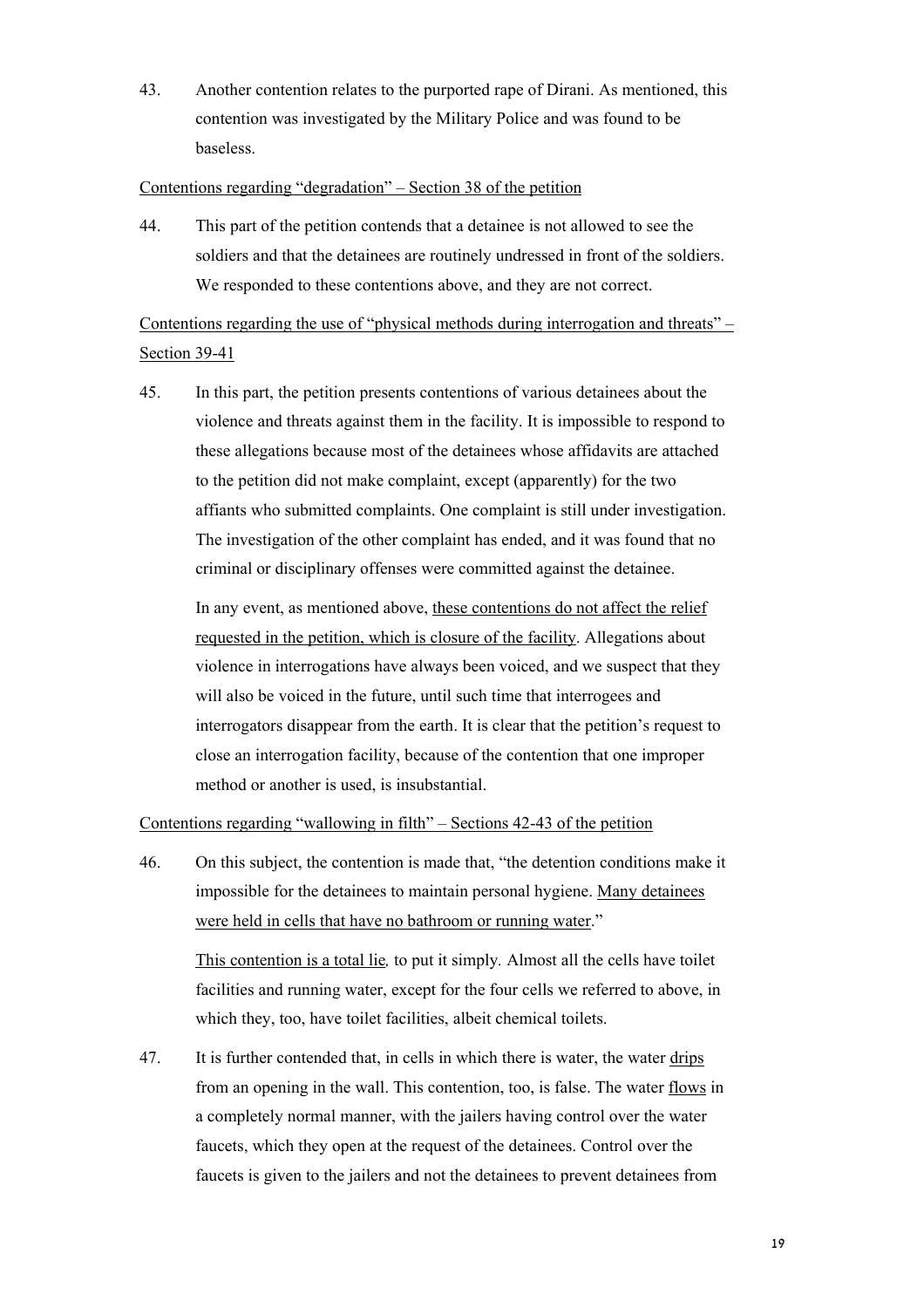using the faucets to harm the jailers or themselves, and to prevent them from flooding the cells.

48. It is further contended that "showers are rare." This contention, too, is incorrect*.* According to the procedures, every detainee is allowed to shower once a day, and allowing him to shower cannot be postponed for more than three days, as set forth in the Criminal Procedure Regulations. The right to shower once a day has also appeared for several months in the information sheet to detainees (which set forth the rights and obligations of the detainee), which every detainee signs upon arrival at the facility (P/68 of the petition). This information is also posted in the infirmary, which the detainee visits daily for an examination by a medic. The information is posted in Arabic and Hebrew.

It is also contended that the detainees are not supplied with soap or other items with which to clean themselves. On this matter, we refer to the binding regulations which state that every detainee is to be given liquid soap once a day and toilet paper.

To complete the picture, we refer to the section of the binding procedure regarding the hygienic protections provided during detention:

## "2. Hygiene and cleanliness

Every detainee will be allowed daily to shave and shower, unless the head of the interrogation team states otherwise (prohibition not to exceed three days).

Every detainee arriving at the facility will receive clean clothes, towel, toothbrush, blankets, and mattress. After he is removed from the facility, the items that he received are to be taken to the laundry for cleaning for use by new detainees.

The detainees will receive their meals on dispensable plates and cups which shall be thrown away after use.

Each cell shall have a toilet that will be cleaned daily and disinfected once a week. Detainees' cells shall be cleaned and disinfected daily by the detainees by means of a brush and liquid soap that will be provided to the detainees daily, this being the responsibility of the military policemen. The detainees will be given toilet paper for their daily use by the policemen and also upon demand by the detainee.

Because of the nature of the facility, all cleaning activity in the prison will be done by military policemen and not by other regular army soldiers in the facility.

A medic will perform a daily hygiene check of the detention cells in which detainees are being held, and a hygiene check will be made once a week by a physician."

Contentions regarding "meals" – Section 44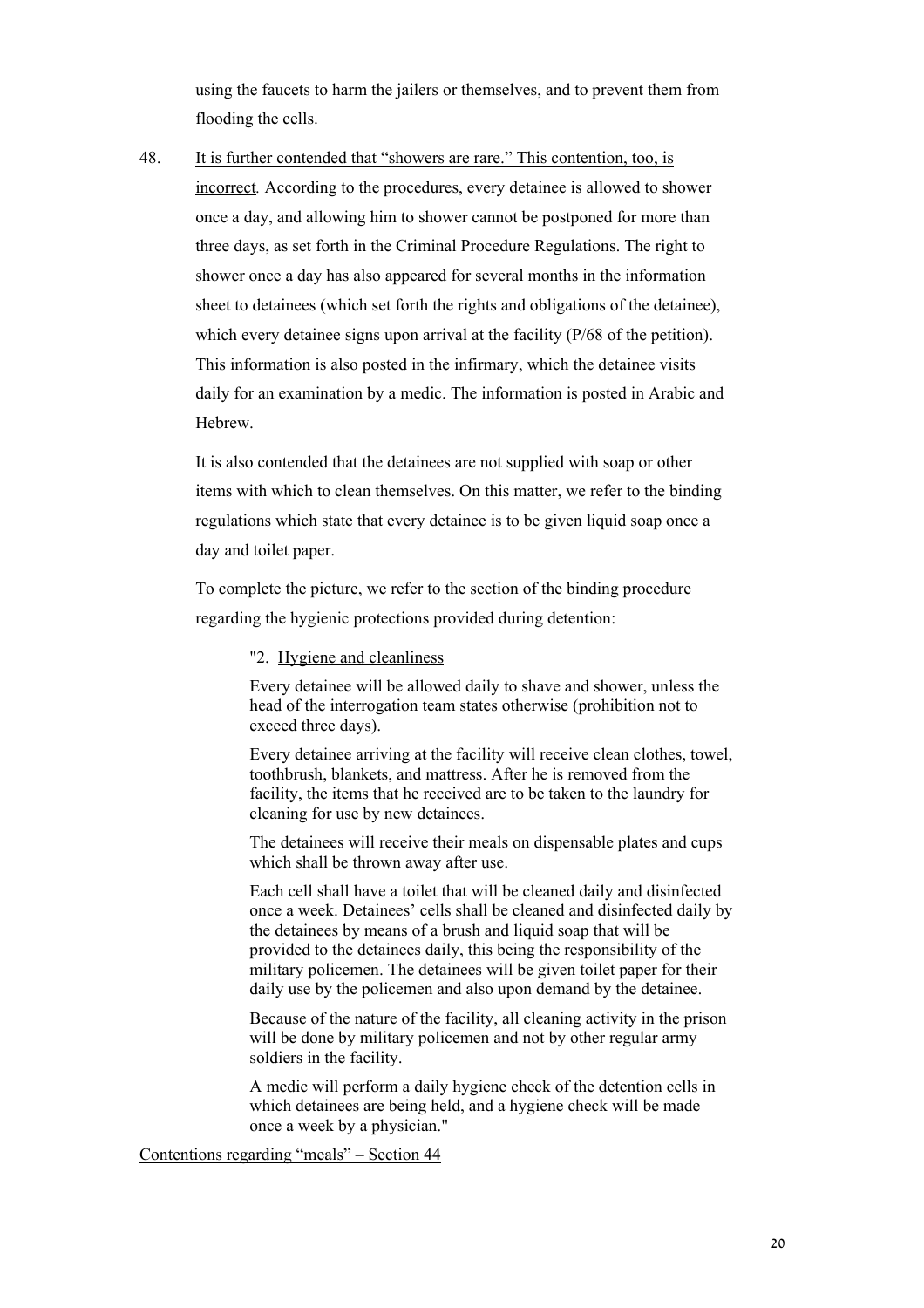49. In this part, it is contended that the meals were served on the floor or on the chemical toilets, and that some of the detainees contended that the food was meager and insufficient.

To this, we respond that the detainees receive the same food that is prepared for the soldiers and commanders in the facility. The food is served to the detainees in dispensable cups and plates, including cutlery. The food is brought into the cell of the detainee and is placed on a stone platform in the cell. In cells containing chemical toilets, which do not have the platform, the food is placed on the floor.

The binding procedures on this subject state:

#### "Provisions

A pitcher of drinking water will be placed in each cell containing a detainee.

Every interrogee will receive three meals a day:

Breakfast, no later than 8:30 A.M. + hot drink in the winter.

Lunch between the hours 12:00 P.M. – 1:00 P.M.

Supper between the hours  $5:30$  P.M. –  $6:30$  P.M. + hot drink in the winter.

**The detainees will be given the food and menu provided to the facility's staff.**"

Contentions regarding "stench, suffocation, cold, and dampness" – Section 45 of the petition

50. In this part, it is contended that the cells are moist and damp, and the mattresses are damp and filthy. It is also alleged that there is insufficient ventilation and that the cells are cold.

These contentions are baseless. The detainees sleep on a standard military mattress, like those that IDF soldiers in the facility sleep on. There is no reason for the mattresses or blankets to be damp or filthy, and, in any event, they can be replaced at the detainee's request.

We again direct attention to the fact that sanitation checks are made once a day by a medic and once a week by a physician.

As regards the contention of suffocation in the cells, the cells are ventilated by a ventilation system. As for the allegation of cold, the temperature is normal, and, in any event., the detainees can receive a sufficient number of blankets.

Contentions regarding "lack of medical treatment" and "physical and psychological injury" – Sections 46-48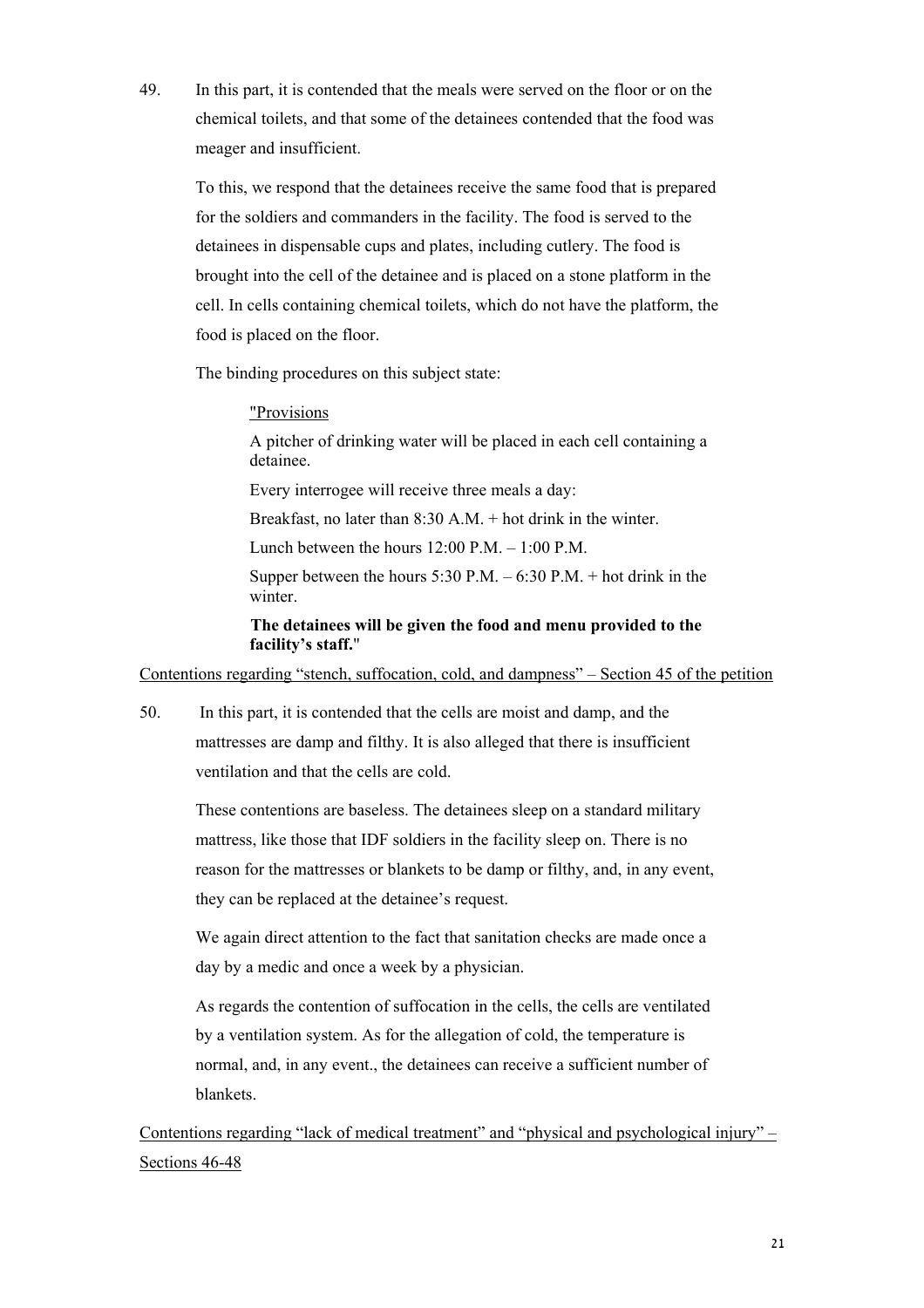51. In this part, it is contended that there are many complaints of poor medical treatment. It is also contended that the conditions resulted in the detainees becoming ill and in the loss of their humanity.

To this, we respond that, as stated in the factual part, a medic is present in the facility 24 hours a day. **Every detainee is checked daily by the medic in the infirmary** (the exam consists of check of blood pressure, temperature, and weight).

## **Each detainee is examined at least once a week by a physician, even if the detainee has no complaints.**

Every detainee with a medical complaint is examined as soon as possible by a physician, and the detainee is given the necessary treatment, either in the facility or elsewhere.

The facility contains an infirmary equipped with more extensive medicines and medial equipment than are found in an ordinary military infirmary, and includes, inter alia, an inhalator and a glaucometer. The medical-treatment procedures in the facility are issued pursuant to the directives of the IDF's chief medical officer (i.e., the directives for treatment of detainees is comparable to the directives relating to treatment of IDF soldiers).

The approach taken by medical personnel toward the detainees is dictated by the rule that the health of the detainees is given highest priority. To the best of our knowledge, in recent years, all the examinations made did not reveal any physical or psychological injury resulting from stay in the facility. In one instance, in which a concern for the psychological health of a detainee arose following his solitary stay in a cell, the detainee was placed in a cell with another detainee, and his condition improved.

To the best of our knowledge, all the directives of the medical staff are intended to rectify environmental impediments or to improve conditions, if found during their monitoring, such as regarding cleaning of cells, provision of hot drinks and appropriate treatment, are implemented by the facility's administration.

Where necessary, the medical staff recommends an additional change of clothes.

Toothaches are treated by a dentist.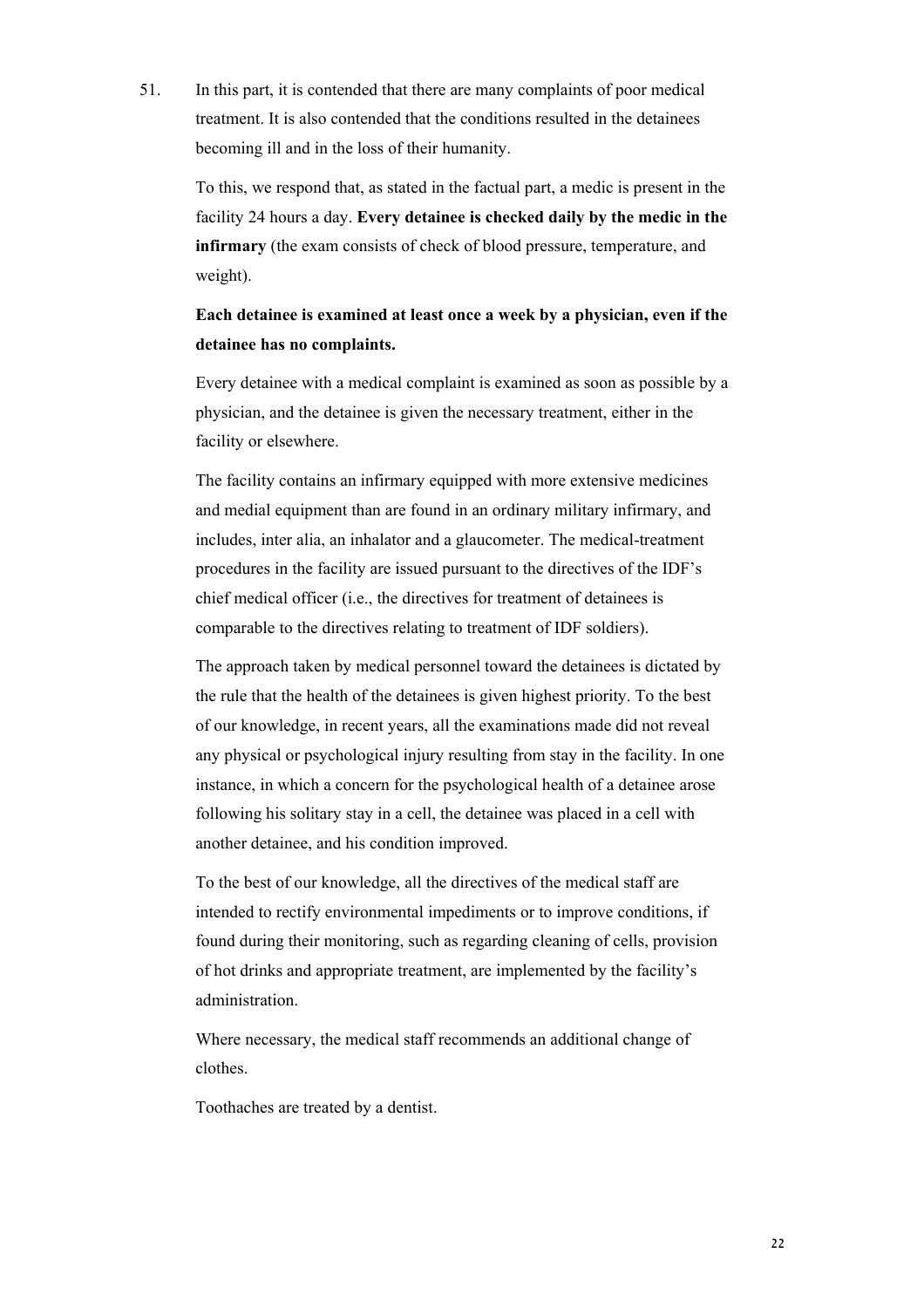# **52. Now is the time to mention that, despite the serious allegations raised on this subject, study of the affidavits attached to the petition reveal contentions of defective medical treatment in only one instance.**

The case involves H.R., who contends in his affidavit (P/63), that the physician did not give him a physical examination even once, even though he complained of terrible stomach pains.

However, study of this medical file indicates that he was given a physical exam many time times during his stay, by various physicians*,* and he was especially checked following complaints of stomach pains. If requested, we can, of course, provide his medical file.

## **This obvious lie, of course, affects the credibility of his entire affidavit.**

53. It is further contended by the Petitioner that, as a result of the harsh conditions in the facility, two detainees lost an appreciable amount of weight.

The one case mentioned is that of R.B., as presented in his affidavit (P/64), which alleges that he lost 14 kilograms during his stay in the facility. However, study of his medical file indicates that he arrived at the facility weighing 78.5 kilograms and was discharged weighing 76.5 kilograms. That is, his allegation that he lost 14 kilograms is a complete lie; in fact, he lost only two kilograms.

### **This obvious lie, of course, affects the credibility of his entire affidavit.**

54. The second case is that of H.R., as presented in his affidavit (P/63), which alleges that he lost 20 kilograms. Study of his medical file indicates that he indeed lost weight, but not 20 kilograms. He lost 11 kilograms (some of it during a period in which he did not stay in the facility). It should be mentioned that the detainee suffers from gastroenterology problems and was examined numerous times and given medication during his stay in the facility. These facts, of course, are not mentioned in the petition.

Contentions regarding the length of time that detainees are held in the facility – Section 49 of the petition

55. In this matter, it is contended that the detainees are held in the facility for an unlimited period of time, and that some were kept there for months and even many years. We have also responded to this allegation, and wish to recall that the stay of detainees in the facility is limited as a rule only to the period of time in which the detainees are interrogated, and they are moved to other facilities shortly after the interrogation ends. As a rule, the period is relatively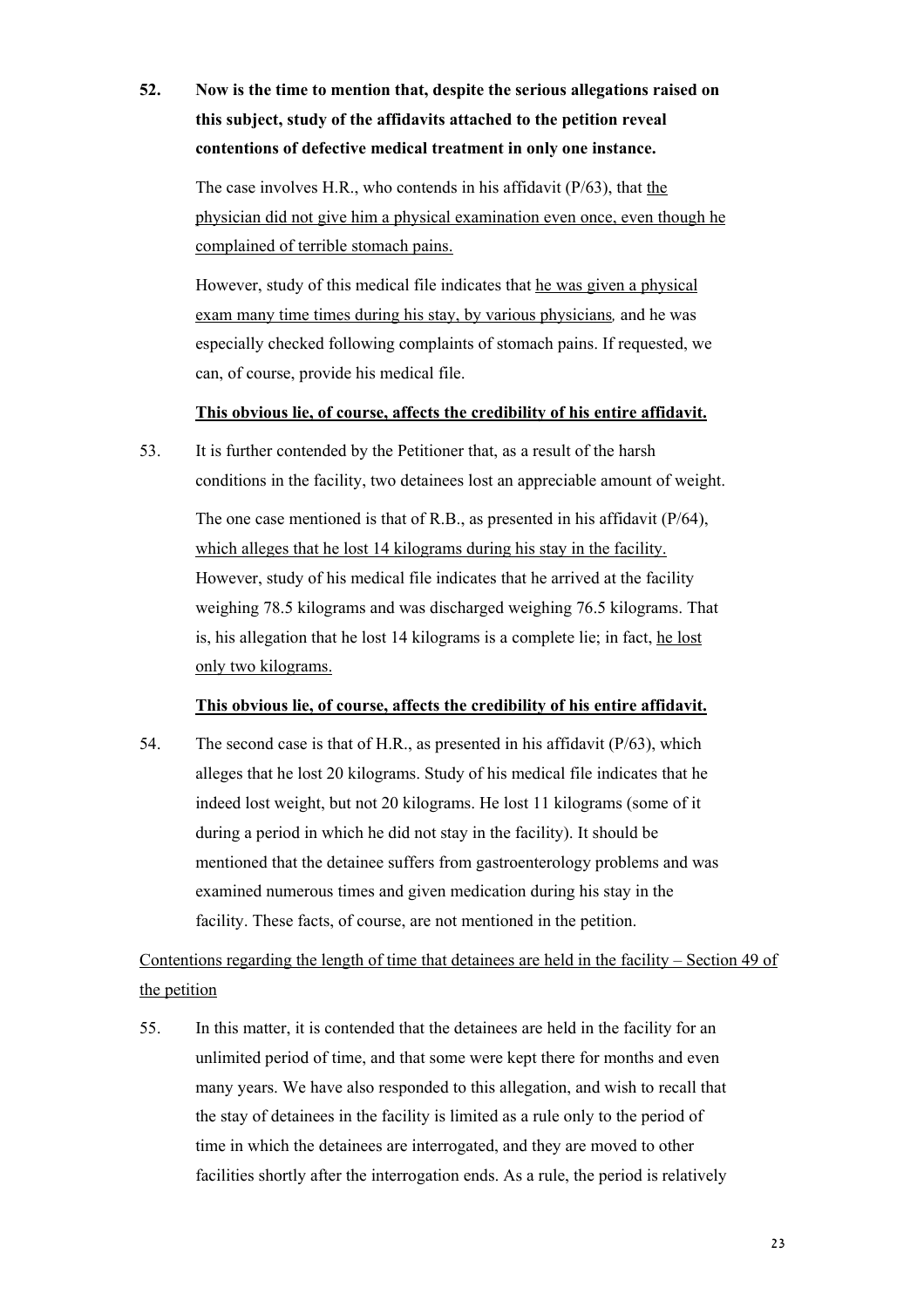short. The only exception to the rule over the past many years involves Dirani, Obeid, and M., whom we discussed at length above.

## Contentions regarding "detainee yo-yo" – Section 53 of the petition

56. In this part, it is contended that the state made efforts to "empty" the facility to moot the two previous petitions that dealt with the facility.

This contention is contradicted by the facts that, at a certain stage, after the facility no longer had detainees because the GSS had stopped using the facility, and while the petitions were pending, the state gave notice that, at its initiative, new detainees had been brought to the facility. If the state wanted to moot the previous petitions by trickery, it certainly would not have brought new detainees to the facility at a time when there were none, and while the petitions were pending, but would have waited until the hearing on the petitions had ended.

## **These facts clearly prove the lack of substance to the contention that an effort was made to empty the facility to moot the petitions.**

The detention of persons in the facility is based on the specific case involved and on necessity. Such is the nature of an interrogation facility and a house of detention, which become occupied only when the need arises (and good that it is so). Indeed, when such a necessity arises, detainees are brought to the facility and when their interrogation is completed, they are removed.

**As we have mentioned above, in recent months, there was no necessity for interrogation of detainees in this facility, and thus, for several months now, there have not been any detainees in the facility.** 

### Psychiatric opinion and report on separation of prisoners – Sections 54-58 of the petition

57. Attached to the petition is the psychiatric opinion of Dr. Stein that relates to the psychological processes that detainees in the facility undergo. The opinion is based on study of the affidavits that are attached to the petition. As will be shown, for several reasons, this opinion, with all due respect, is of

extremely minimal value.

58. First, the opinion relies on a weak foundation, in the form of testimonies of low credibility, if any credibility whatsoever, and without the psychiatrist having visited the facility*.* As mentioned above, there is a substantial disparity between the descriptions provided in the testimonies that support the petition and the situation in the facility and the conditions actually prevailing there. This disparity, of course, questions the factual foundation on which the opinion given on behalf of the petition is based.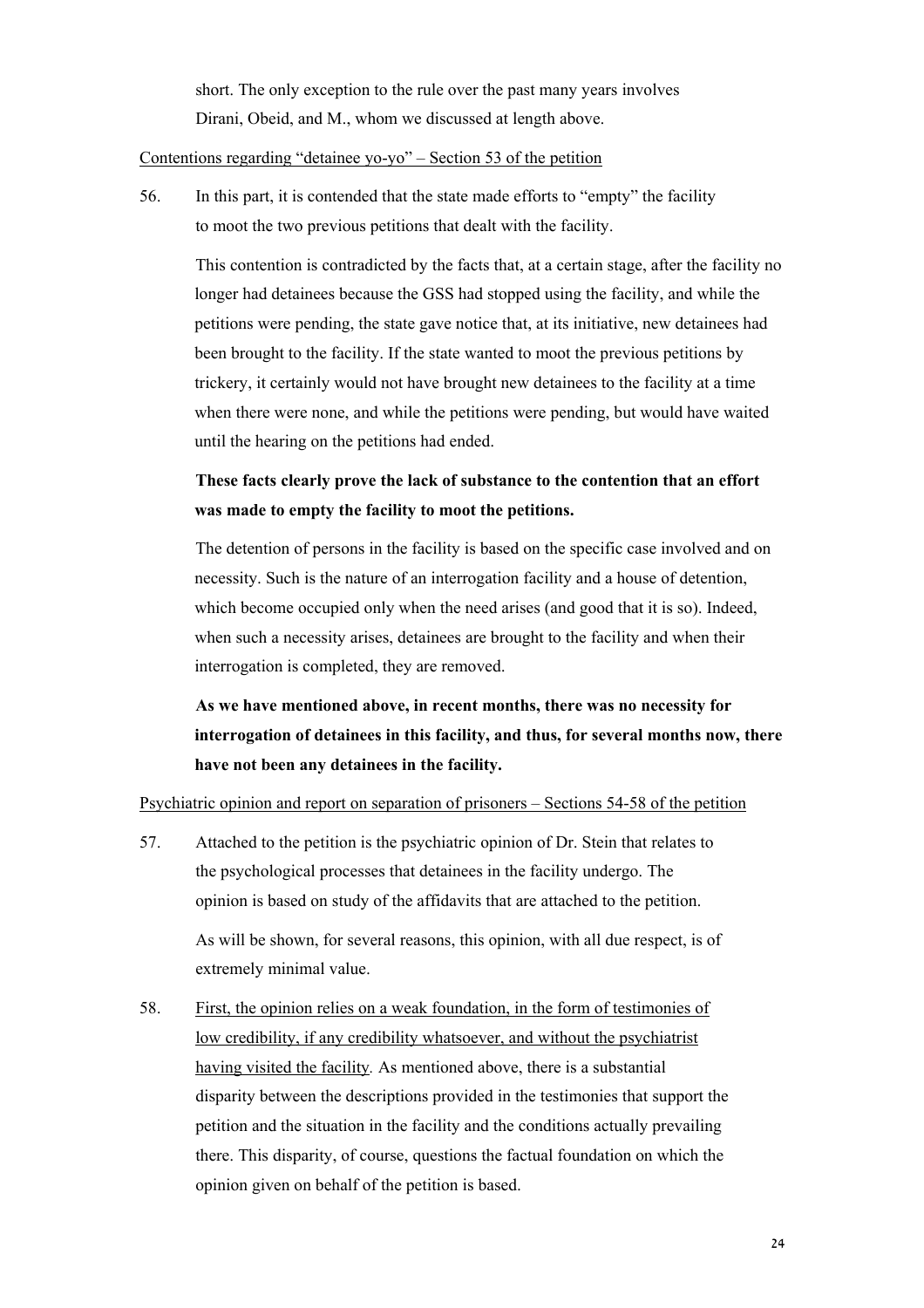The opinion describes the process of breaking down the detainee psychologically, referred to as DDD, "by craving for separation, extreme fatigue, illness, making the detainee completely dependent on his interrogator, fear of death, illness, torture, punishment, and so on." According to the opinion, the conditions in the facility are intended to induce this process which results in psychological breakdown, that is liable to cause "irreversible psychological damage."

Note well: the components leading to this process do not exist in the facility. In particular, there is no craving for separation, causing of extreme fatigue, illness, creation of fear of death, of illness or torture or punishment. Furthermore, some of these components are not even mentioned in the affidavits.

The above is sufficient to show that the opinion is irrelevant in the matter before the court.

59. Second, the opinion indicates various psychological and emotional phenomena that are liable to result from "sensory deprivation," which, he argues, is liable to be caused by the conditions in the facility (such as sensory disorders, disturbance of body image, hallucinations).

## **However, the opinion is not based on an examination of the affiants and a determination that these phenomena actually occurred to them, but solely on study of the affidavits. Such an opinion lacks substantive value.**

For example, the opinion speaks about "irreversible psychological damage" following a stay in conditions that allegedly exist in the facility. However, the opinion does not describe even one instance – based on examination – in which such damage occurred to any of the persons who stayed in the facility, nor could there be such a description of a case, because the drafter of the opinion did not examine the affiants.

60. Third, with all due respect to the drafter of the opinion, study of the medical files of the detainees whose affidavits are attached to the petition does not show that any of them suffered from such phenomena*.* As stated above, every detainee is examined daily by a medic in the facility, and by a physician once a week, which enables monitoring of the detainee's medical condition, and revelation of signs that are liable to be interpreted by the physician as indicators of psychological distress. To the best of our knowledge, except for one case, mentioned above, in which the examining physician had a concern of psychological distress, which led to the physician instructing the interrogators to transfer the interrogee to a cell with another detainee (the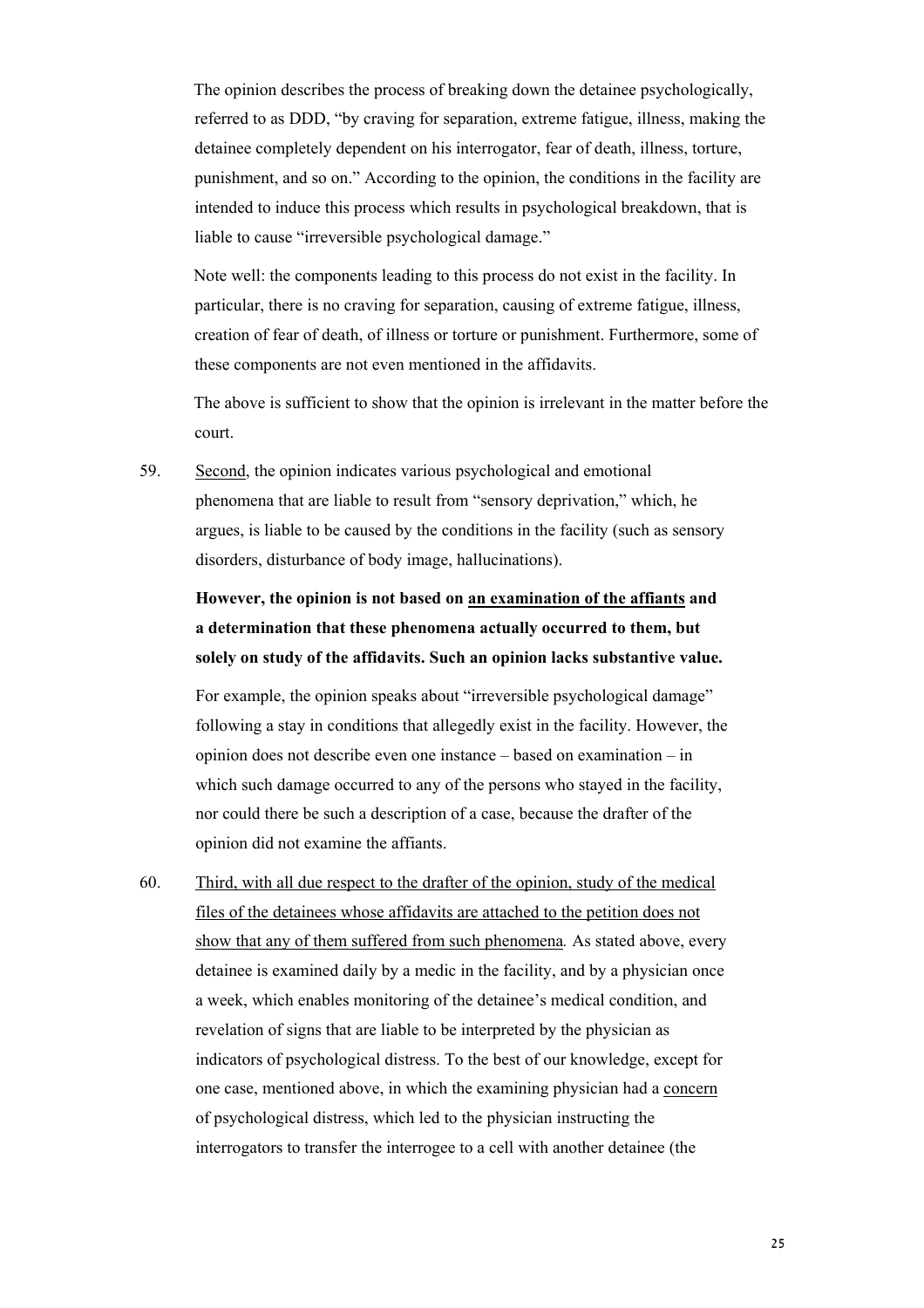instruction was implemented and the detainee's condition improved). In no other case was any of the phenomena pointed out in the opinion diagnosed.

61. Fourth, the affiants themselves make almost no contention that they suffered from the phenomena that were supposed to occur to them according to the processes described in the opinion*.* The affidavits certainly do not describe "irreversible psychological damage" purportedly suffered by the affiants.

## **In these circumstances, the opinion should be given no weight whatsoever**

62. Regarding the 1996 report that discusses holding prisoners separate from each other, which the petition also mentions, it does not relate at all to the holding of detainees separately during the course of interrogation, when separation is required for the good of the interrogation. Rather, the report deals with the holding of prisoners separately for other reasons altogether.

In any event, study of the report indicates that separation of prisoners is a worldwide practice. Indeed, most states customarily restrict the period in which detainees are held separately (not for interrogation-related reasons) to a period of 15-30 days, but some states allow separation for up to a year, and in many states, there is no time restriction at all. See page 9 of the report. As stated, in our case, the time periods are relatively short because the separation is imposed for purposes of interrogation.

The report describes the size of cells used in many states when prisoners are separated. The size of the cells in the facility certainly do not deviate from the size mentioned in the report.

The Petitioner refers to the part discussing the effect of separation on the prisoner, but ignores the clear determination that, "one of the elements that renders solitary confinement more or less unbearable is the length of time that a person will spend in this form of detention. One day alone in a cell is quite different from ten days, or ten weeks, months, or years." (page 11 of the report).

In sum, it should be mentioned that holding the prisoners separately is legal according to the Prisons Ordinance, being allowed up to a period of one year (in the conditions set forth in the statute – see Section 19B of the Prisons Ordinance), and, with court approval, even longer.

**Even more so is it legal to hold a person separately for purposes of interrogation, and, as stated, the Honorable Court, too, in HCJ 5100/94,**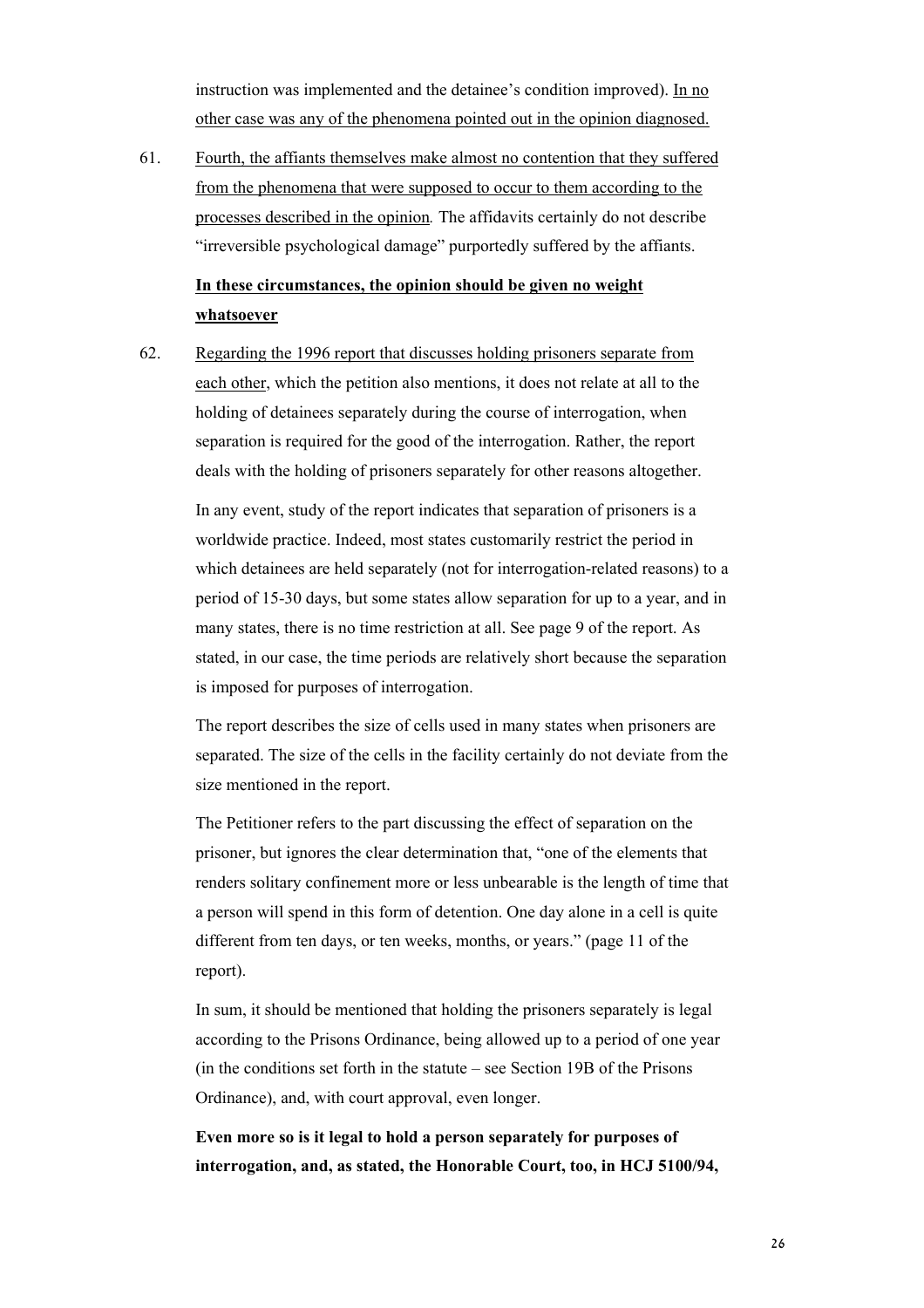**held that such action is not improper. Indeed, holding prisoners separately is acceptable in many cases of interrogation that are conducted in other facilities.** 

On this subject, too, the Respondents' actions are not unlawful.

#### **Summary of the factual part**

63. We responded at length, at great length, to the Petitioner's factual contentions and to the opinion based on those contentions. We had good reason to do this.

As we mentioned, our position is that most of the contentions are unrelated to the relief that the petition requests – the closing of the facility*.* These contentions would be relevant if the petitioner requested improvement of the conditions in the facility or an order prohibiting the use of improper methods. However, the Petitioner seeks other relief, and thus, even if the contentions were well founded, they would not lead to the relief requested – an order directing the closing of the facility.

Despite this, we responded at great length to the factual contentions. The reasons we did so were the seriousness of the contentions and our desire to explain to the Honorable Court that the contentions are baseless and tendentious.

We shall now respond to the legal contentions raised in the petition in the order they are presented therein.

### **Response to the legal contentions raised in the petition**

64. The first argument set forth in the petition is that there is no substantive reason not to disclose the location of the facility, and that the only reason it is kept secret is the desire to instill in the detainees a feeling of a "hopeless place." According to the argument, the only reason not to disclose the location of the facility is the desire to use the secrecy as an interrogation method, which is illegal.

As we have explained, this argument Is insubstantial, because there are concrete and legitimate reasons for the state to maintain the secrecy of the physical location of the facility*.* These reasons are – for the most part – confidential for reasons of state security, and will be presented at length *ex parte,* if the Petitioner consents.

65. The second contention raised by the Petitioner is that, in any event, the state is obligated, by statute, to reveal the whereabouts of each and every detainee, and to give his family notification thereof.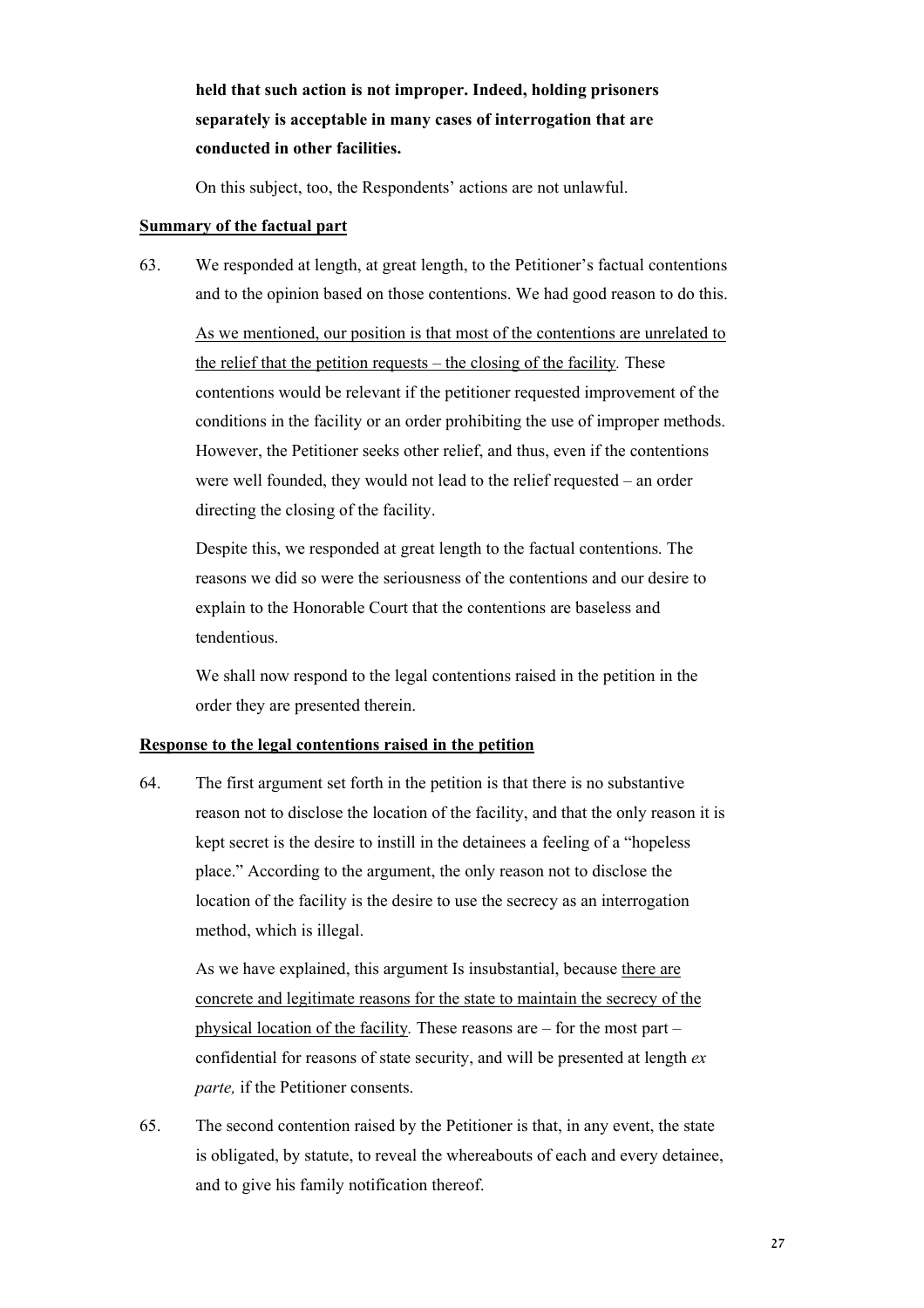We view this contention as the primary contention raised in the petition, and we shall thus respond to it at length.

The Respondents believe that no statutory provision requires the disclosure of the physical location of every detention facility.

Indeed, the law requires that the detainee's family and his attorney be given notification that he has been detained and of his whereabouts so that the family and attorney can contact him (as long as contact is not lawfully prohibited). However, this requirement does not forbid the holding of a person in a facility whose physical location is kept secret for legitimate reasons.

To explain this contention, we refer to the survey of statutory provisions to which the Petitioner refers as the statutory sources that require, in its opinion, the giving of notification of the detainee's whereabouts.

66. The main provision in this matter is set forth in Section 33(a) of the Criminal Procedure (Enforcement Powers – Detentions) Law, 5756 – 1996 (hereinafter: the Detentions Law), which states that, when decision is reached to detain a person:

> **"Notification of his detention and of his whereabouts will be delivered without delay to a relative whose name he has given… unless the detainee requests that such notification not be delivered."**

 Section 33(a) states that, at the request of the detainee, such notice is also to be given to an attorney whose name he has given.

These provisions apply also to a person detained pursuant to the Military Justice Law – see Section 227A of the said law.

It is also contented that, pursuant to the Detentions Law, these provisions also apply to administrative detention pursuant to the Emergency Powers (Detentions) Law, 5739 – 1979 (hereinafter: the Administrative Detention Law), and also to detention pursuant to the Imprisonment of Illegal Combatants Law, 5762 – 2002 (hereinafter: the Imprisonment of Illegal Combatants Law).

A provision comparable to Section 3(a) of the Detentions Law is found in section 78A(b) of the Order Regarding Defence Regulations (Amendment No. 53) (Judea and Samaria) (Number 1220) 5748 – 1988 (hereinafter: the Order), which states:

**"Where a person is detained, notification of his arrest and whereabouts shall be made without delay to a relative, unless the detainee requests that such notification not be given."**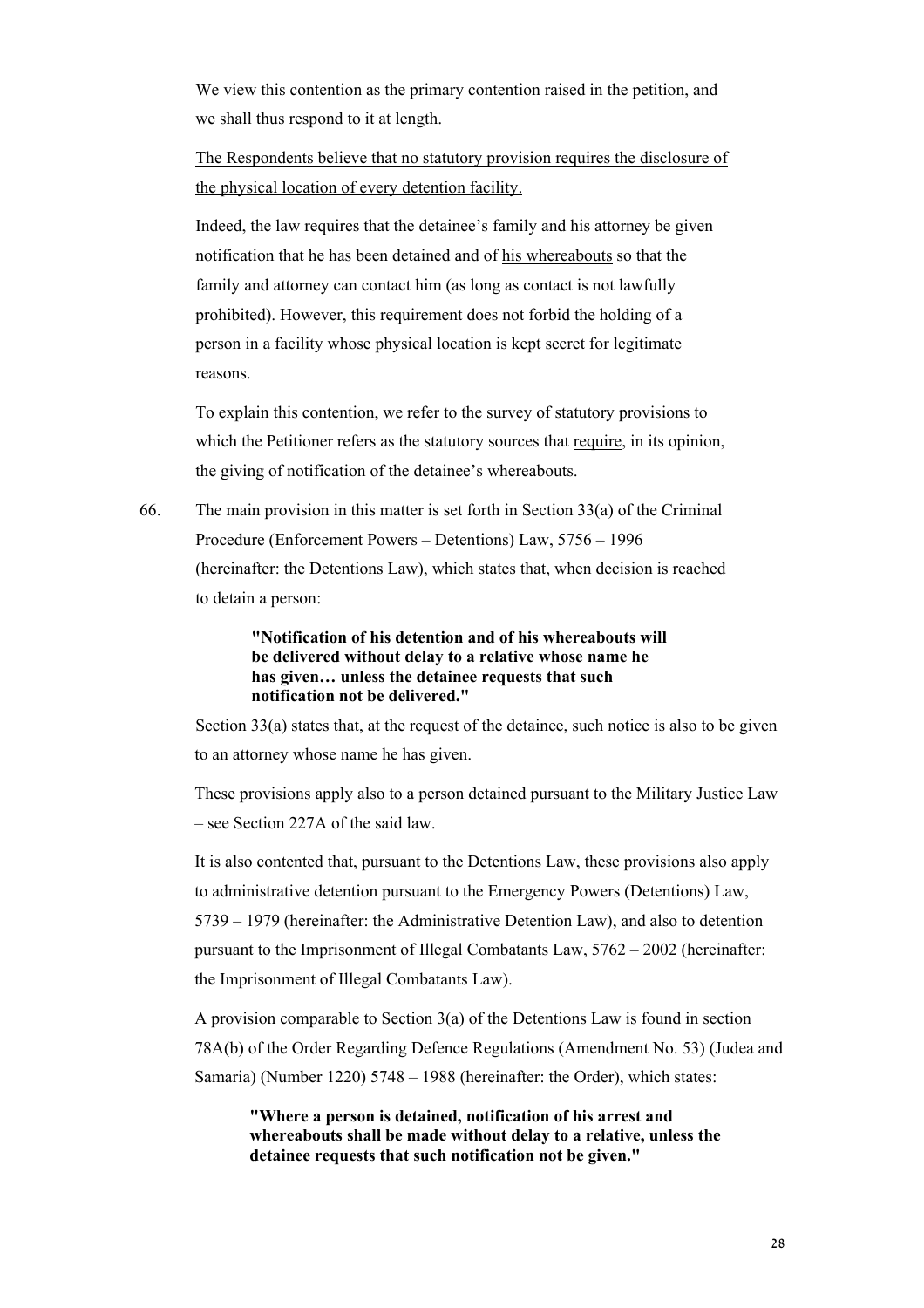- 67. The relevant question in our matter relates to the interpretation of the term "notification of his arrest and of his whereabouts," which is set forth in the statute. The Petitioner thinks that the notification must state the physical location of the detention facility. The Respondents think that this interpretation is not required by the wording of the said statutory provision (which will be referred to below as "the notification provisions"), and that it is sufficient to provide the name of the facility where the detainee is being held, while giving an address to which requests can be sent relating to a person detained in that facility.
- **68. In determining the correct interpretation of the notification procedures, it is, of course, necessary to examine the purpose of the duty to deliver the notification, after which it will be possible to construe the statute based on its purpose. We shall do this now.**
- 69. The common law holds that the clear purpose of the said duty of giving notification is to inform the detainee's relatives as to what befell their relative, so that detainees will not disappear, and also to provide the detainee's relatives with information that will enable them to provide their relative with the assistance necessary to safeguard his rights.

HCJ 670/89, *Musa Yunes Muhammad Odeh v. Commander of IDF Forces, Piskei Din* 43 (4) 515, 517, which discussed this provision, states as follows:

> **"The obligation to give such notification stems from a fundamental right accorded to a person who is lawfully arrested by the competent authorities, to inform his relatives of his arrest and his place of detention so that they will be apprised of what befell their detained relative, and how they are able to proffer him the assistance he requires to safeguard his liberty***.* **This is a natural right derived from human dignity and general principles of justice, and accrues both to the detainee himself and to his relatives."** (emphasis added)

In another decision, given recently by Registrar Okun, which also dealt with the duty of notification, mention was made of similar purposes underlying the duty to deliver the notification, primary among them being that a person not be allowed to disappear "without explanation."

See HCJ 9332/02, *Jarar et al. v. Commander of IDF Forces* (unpublished).

**70.** From the time that notification of the detention of a person is delivered to his relative, that the relative is provided **the name of the detention facility in which the person is held***,* and is given a **clear address** for sending letters and requests, including requests to visit the detainee, and to meeting with an attorney, **the purpose is met in regards to the duty of giving notification of**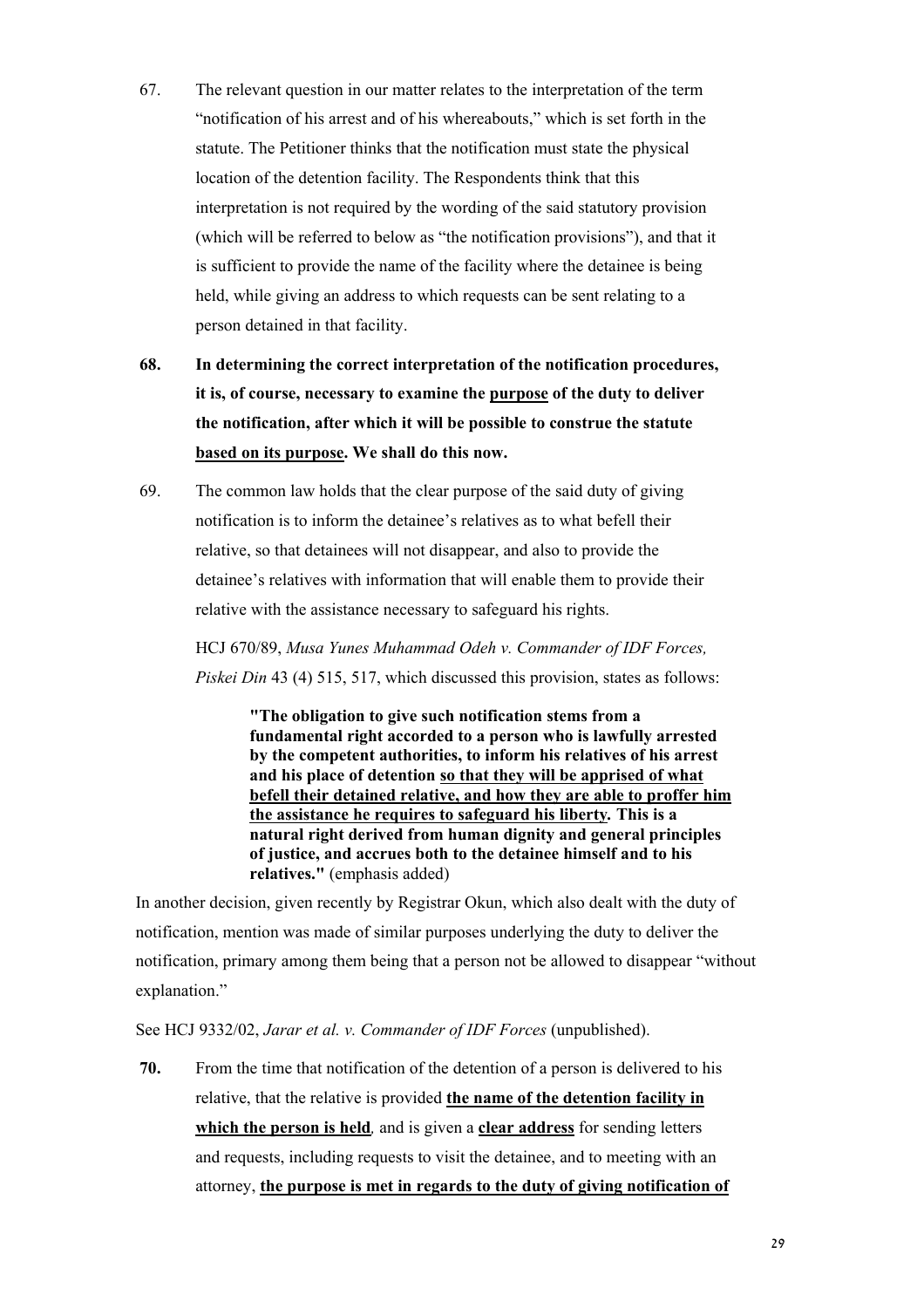# **the detention, and the duty set forth in Section 33 of the Detentions Law and Section 78A(b) of the Order Regarding Defence Regulations is fulfilled.**

From the moment of delivery of the said information, the family knows that the detainee is in detention, knows how contact with him can be made, and knows to whom to write to submit requests relating to his detention. Such a situation fulfills all the purposes underlying the duty of notification. In providing the information, it is guaranteed that persons will not "disappear," as occurs in certain despicable regimes.

**Unlike the contention made by the Petitioner, in such circumstances, no harm is caused to the detainee and his relatives, for they are not denied any right, to which they would be entitled, were the detainee held in another military prison or in any other detention facility.** 

- **71.** As long as the detainee's relatives are informed about his detention, are told in which facility he his held, and are given a clear address to make various inquiries and requests, including matters related to visits and meeting with an attorney, **there is no significance in providing the physical location of the facility.**
- **72. We see, then, that the rights of the detainees held in Facility 1391 and the rights of their families are not denied in any way whatsoever, even if they do not know the physical location of the facility.**

The same is true regarding meeting with attorneys and visits by the Red Cross (in cases in which there is no impediment to such meetings and visits). As explained above, when visits are allowed, the detainees are taken as soon as possible to a place outside the facility, where the meetings are held.

In this context, we should emphasize that the IDF Control Center, which gathers the information on the location of each and every detainee, is instructed to explain to every person who contacts the Control Center to learn the whereabouts of a persons detained in Facility 1391, that the detainee is detained in the facility, and the Control Center is required to provide every person who requests it a clear address for submitting requests, inquiries, and letters relating to the particular detainee.

As regards the family and attorney, there is no difference whether they know the physical location of the facility, or do not have that information, for even in a normal case, they are not allowed to meet the detainee without first obtaining approval and following coordination, and the same is true in the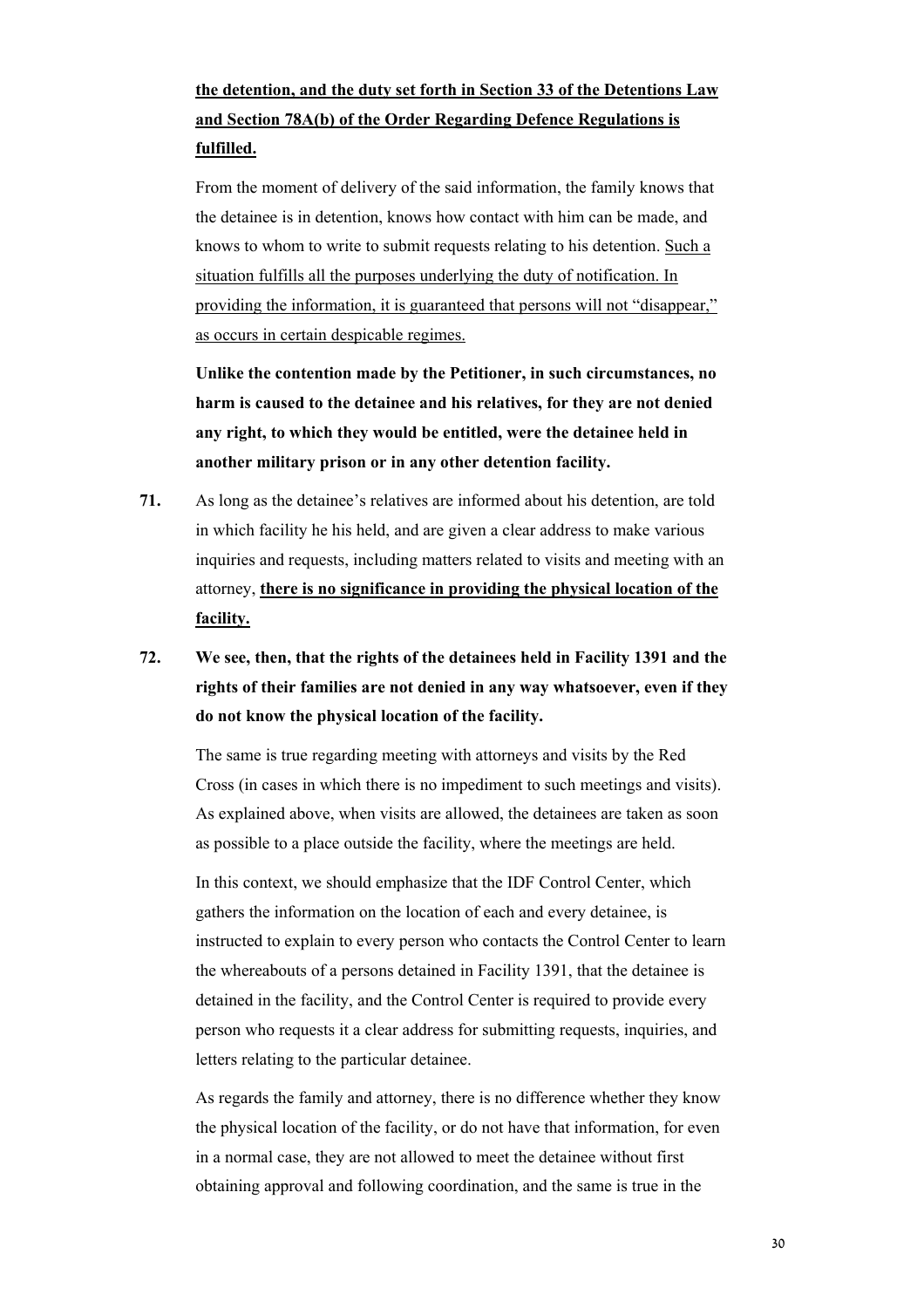matter presently before the court. The only difference is that, in a normal case, they know where the detainee about whom they submit their request is situated, while they do not have this information if the detainee is being held in Facility 1391. Also, it is possible that slightly more time may pass before the visit is made, though every effort is made to enable the visit as quickly as possible, and though visits in detention facilities are not necessarily made "from one moment to the next." Therefore, it is argued that, as regards this subject, the detainees' rights are not infringed in any way.

**73. It should be added that, in accordance with the objective of the section, it is necessary to take into account that there are more actual and legitimate interests, which require that the location of the facility remain secret. Any interpretation that ignores this fact is improper.** 

**In these circumstances, the Respondents are of the opinion that, in interpreting the purpose, it is necessary to interpret the obligation to provide notification as set forth in the statute as a duty to deliver notification of the detention of a person, indicating that the place of detention is facility X, stating either its name or nickname, and there is no obligation to provide the physical location of the facility.** 

- **74. In summary of our response to this contention of the Petitioner, which we believe is the principal legal contention that lies at the heart of the petition, we wish to emphasize that the purpose of the notification provisions can be fulfilled, as we have shown, also when the physical location of the facility is not disclosed. Rather, the purpose for which the location of the facility is confidential would be completely frustrated if the state is obligated to reveal its location. If that occurs, there is actual danger of severe harm to state security. Therefore, we request that the notification provisions be interpreted based on purpose, in accordance with the above interpretation.**
- 75. The Petitioner's third contention is that the failure to publish the location of the detention facility infringes substantive rights of the detainees, contrary to the Respondents' contention. Therefore, even if there is no requirement in law to publish where the detention is taking place, there is an obligation to publish it because of the resultant infringement of the detainees' rights.

We shall analyze this argument by reviewing the rights mentioned by the Petitioner, one after the other, and shall show that this argument is baseless,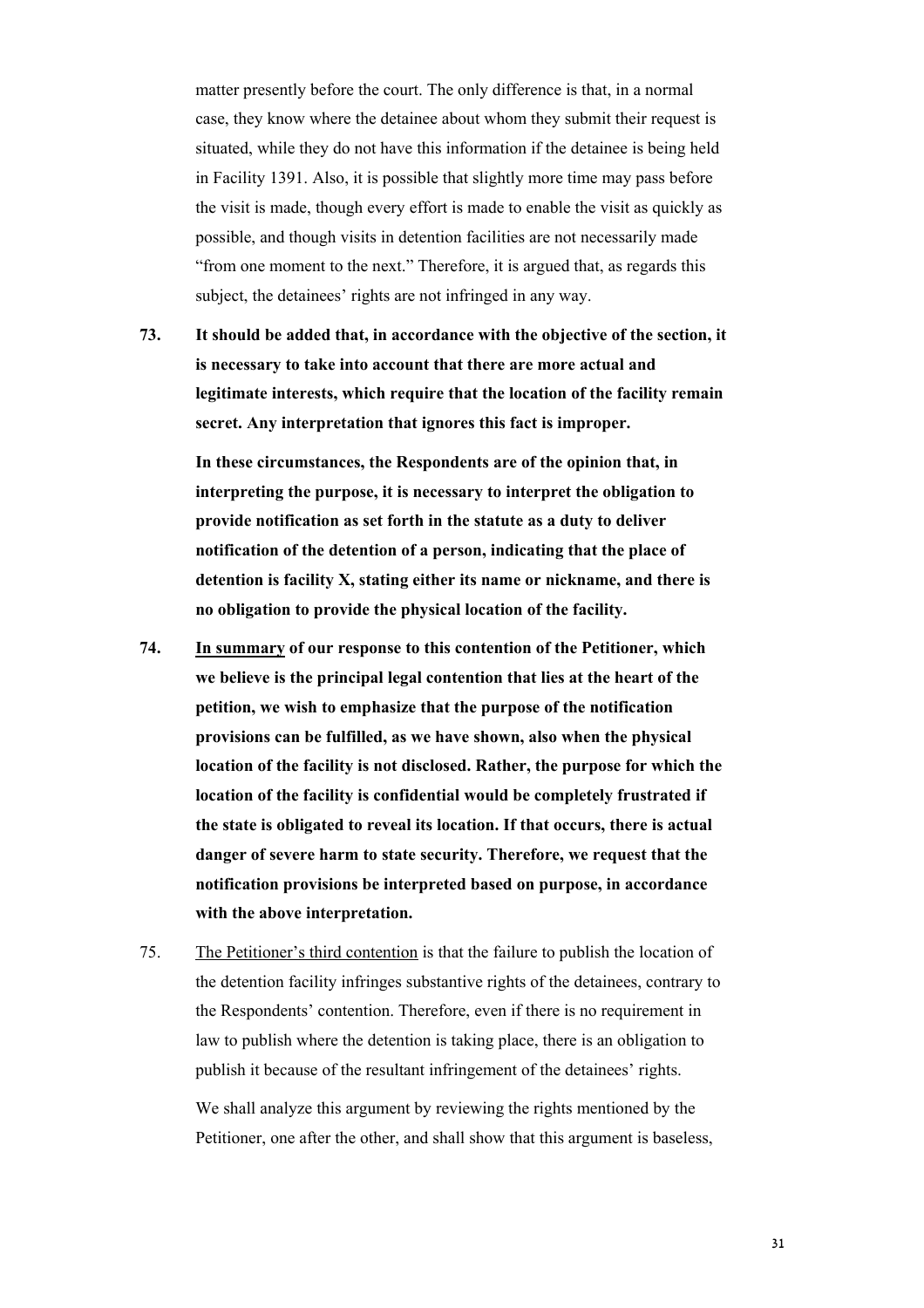for no substantive right of detainees held in the facility has been infringed following the failure to reveal its location.

**There is reason why, in the part describing the rights that have purportedly been infringed, the petition did not refer to any contention raised in the affidavits supporting the petition, as a basis for this contention.** 

- 76. In this context, the petition first mentions that the detainee's lack of knowledge as to where exactly he is located is liable to "disorient" him and raise a fear that he will be "made to disappear and be forgotten," which is liable to cause psychological harm.
- 77. With all due respect, this is mere conjecture. From the moment that notification is given to the family of the detainee that he is in detention and the family is given an address to make requests and inquiries, the detainee has no reason to feel anxiety that he has been made to disappear or is forgotten. The important information that has to be delivered relates to the fact of the detention and to the way to contact the detention authorities, and not to the physical location of the detainee.
- 78. Furthermore, even if there was substance to this contention, the harm to the detainee is marginal, and this consideration must be weighed against the security considerations mentioned above. In our opinion, such weighing of considerations must lead to the conclusion that the fear of harm to state security prevails in the present circumstances.
- 79. It is further contended in the petition that the right of detainees to be visited by relatives and friends at the place in which they are detained is a fundamental right that is impossible to exercise if the location of the detention facility is not revealed.

In this context, the Petitioner refers to Section  $12(c)$  of the Criminal Procedure Regulations (Enforcement Powers – Detentions) (Detention Conditions), 5757 – 1997 (hereinafter: the Detention Regulations), which state that:

> **"A person entitled to visitation shall not be held in a place of detention where it is not possible to enable visitors to visit him, for a period of more than seven days from the day this such right arose… "**

80. Note well, the Petitioner ignores Section 12(b), which states that:

## **"A detainee against whom an indictment has not yet been filed shall not be entitled to receive visitors in the place of detention***,*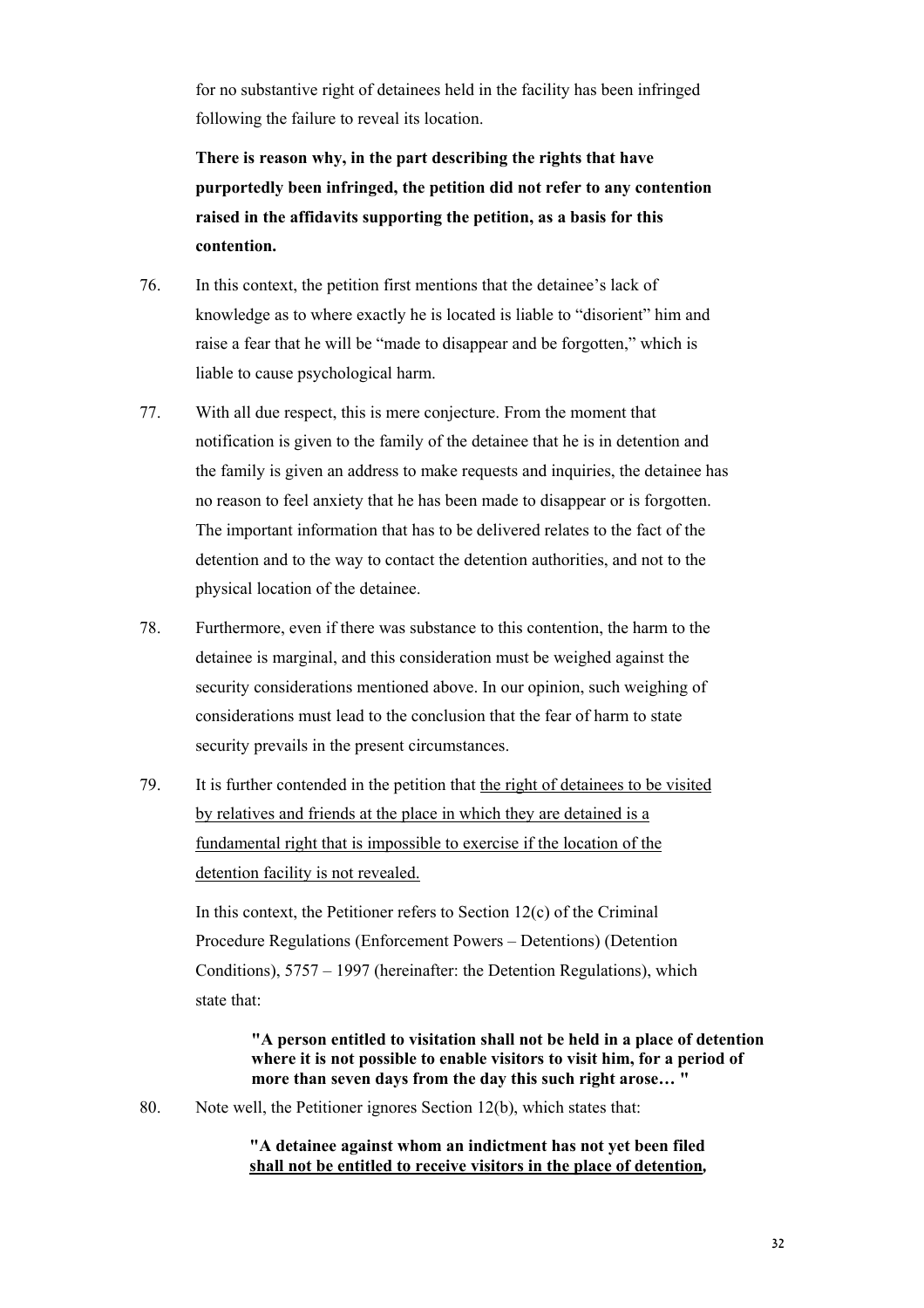#### **unless the person in charge of the investigation confirms that such visit will not impede the investigation."**

The Petitioner also ignores Section 12(d), which states that:

**"The commander of a place of detention may prohibit the entry of a person to the place of detention for the purpose of a visit… if he has a reasonable basis for believing that the visit of the said person in the place of detention will harm state security***…***"** 

Whereas, as explained above, the purpose of the facility is generally to hold detainees who are in interrogation, in circumstances that, as a rule, do not enable visits by family members, this problem does not arise in the matter of relatives visiting detainees in the facility.

In any event, if it is found that one detainee or another is entitled to receive visits by relatives, there is nothing prohibiting the visit outside the facility, at a prearranged site.

81. Another contention is that the failure to reveal the location at which the detainee is being held infringes the right of the detainees to meet with their attorneys, which is a fundamental right.

Nobody disputes, of course, that this right is a fundamental right. However, the right of detainees in the facility to meet with their attorneys is zealously protected, and nobody infringes that right. Therefore, whenever there is no specific statutory prohibition on such a meeting, the visit is allowed, outside the facility, at a prearranged site, and as soon as possible after the request to make the visit is submitted.

By way of illustration, Obeid and Dirani met numerous times with their attorney, outside the facility, without problem.

Similarly, one of the affiants, Mr. A.A., met with Attorney Abu Ahmad, from the office of Attorney Leah Tsemel, on 10 July 2003, a meeting that was arranged very quickly, and was held immediately following the request for the meeting.

Therefore, in this subject, too, no proof of infringement of the detainees' rights has been provided.

82. As regards the "right to a public hearing," as a rule, in rare cases only were hearings held to extend detention in the facility, and these were cases in which the detainees were not represented. In any event, there is nothing to prevent such a hearing, held in open court, from being held outside the facility.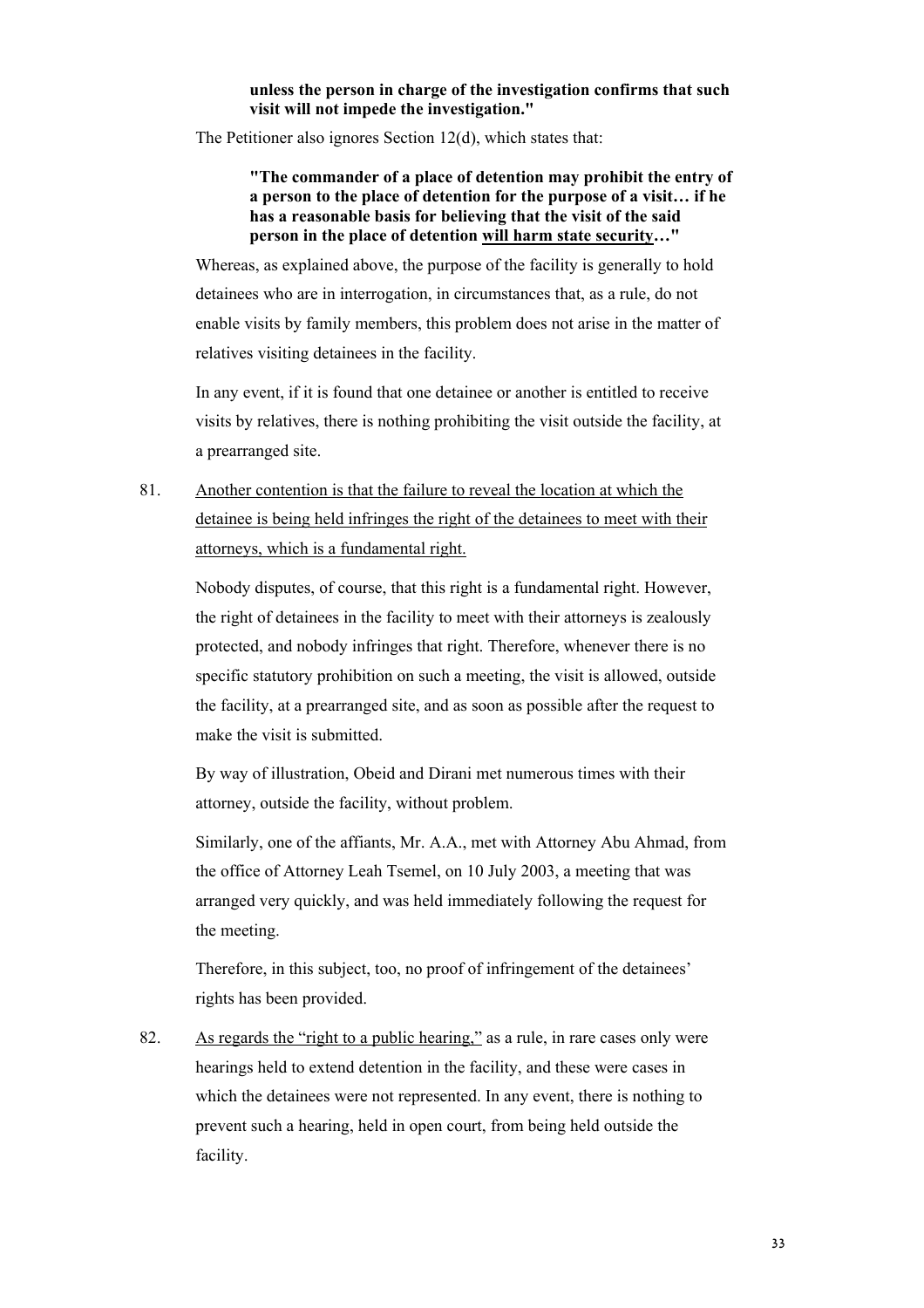- 83. Regarding the right to meet with members of the clergy, with consuls (in the case of foreign nationals), with representatives of the Red Cross, and with assistance organizations (for detainees entitled to receive such visits), here, too, there is nothing to prohibit such visits – when allowed pursuant to law – outside the facility. The Respondents have so acted in the past. In this context, we mention the cases in which Red Cross representatives met with detainees who were interrogated in the facility by the GSS and with other detainees who were interrogated in the facility. These visits were made, as stated, following prior arrangement, outside the facility.
- 84. Regarding the right of Red Cross representatives to visit places in which protected persons and prisoners of war are held, this right does not apply in instances in which reasons of security prevent the visit. As stated, the location of the facility is secret for security reasons, and thus it is not possible to allow Red Cross representatives to visit these detainees inside the facility, but, as noted, visits are allowed outside the facility at which the Red Cross can ascertain the detainees' condition.
- **85. In sum, we see from the above that no substantive right of the detainees is infringed as a result of the location of the facility being kept secret. Thus, this contention, too, should be rejected.**
- 86. The Petitioner further argues that the physical location of the detention facility cannot be allowed to remain secret because secrecy prevents it from being able to monitor the operation of the facility.

This contention is incorrect, as we shall show below.

As we all know, responsibility for the maintenance of proper conditions in detention facilities lies with the official empowered to declare a place of detention as a prison or house of detention.

When military prisons are involved, as in the present case, the official so empowered is the minister of defence, and it is the duty of the minister of defence to ensure that the conditions in the houses of detention comply with the law.

**And indeed, to ensure that the declared prisons comply with the law, regular monitoring takes place, in accordance with an internal procedure of the judge advocate general's office. The monitoring is conducted by legal officials from the judge advocate general's office.**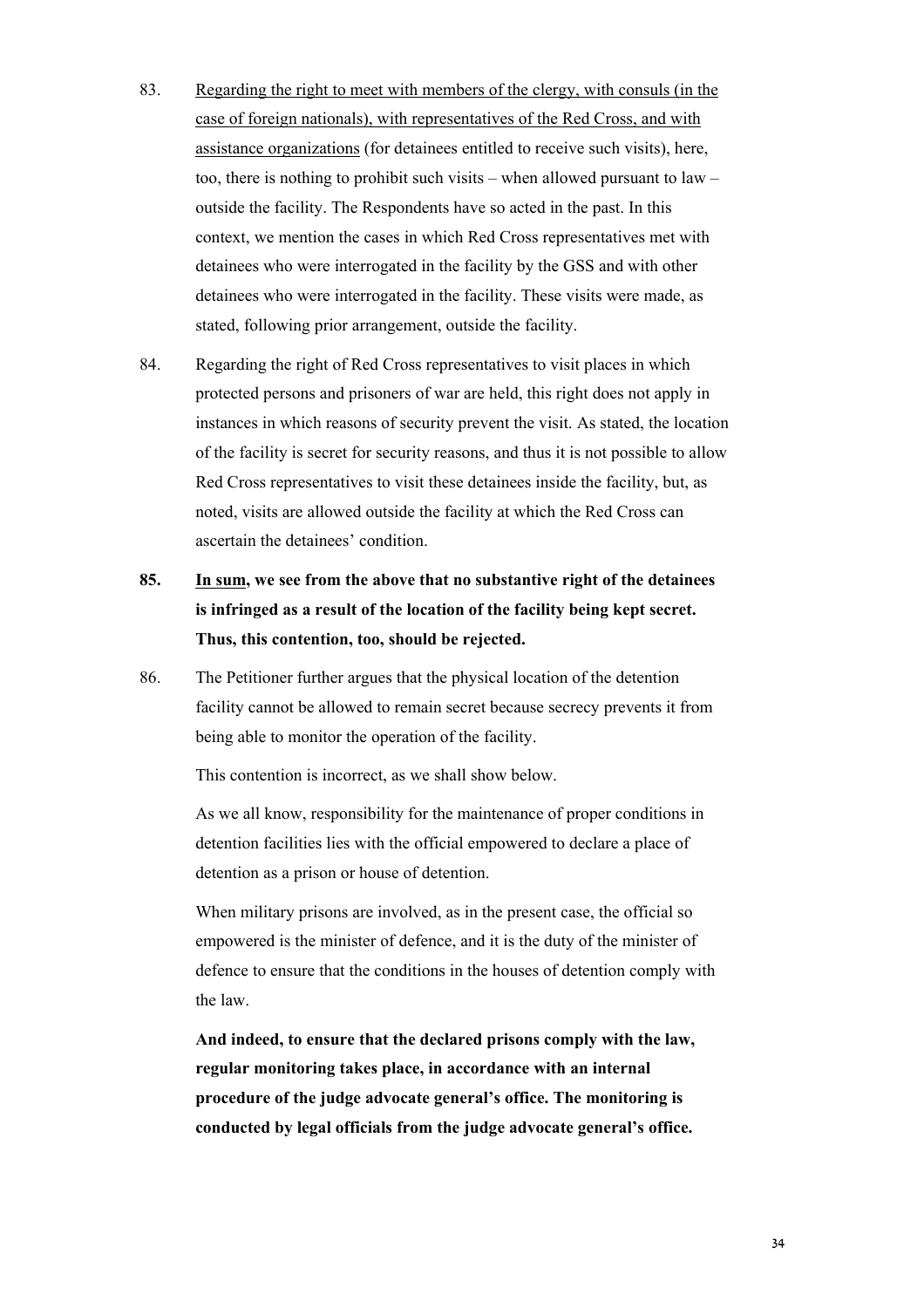Such monitoring is conducted, of course, also as regards Facility 1391, when detainees are held in the facility.

**In addition, as mentioned in the factual part, officials unrelated to the defence establishment, including ministers of justice, the attorney general, the state attorney, and others, have visited the facility.** 

Furthermore, every detainee is entitled, of course, to complain about the conditions of his detention and to have the matter presented for judicial review*,* and, where necessary, there is no prohibition on opening the facility to Israel's judges to examine the detention conditions.

Also, there is nothing prohibiting parliamentary monitoring of the facility, about which the Petitioner especially complains, provided that the visiting members of the Knesset meet the field security restrictions for the security reasons that require keeping the location of the facility secret. Therefore, there is nothing to prohibit, for example, visits by members of the Secret Services Subcommittee of the Foreign Affairs and Defence Committee, whose visit at the site would not raise any field-security problems.

As regards visits at the site by representatives of the bar association and of human rights organizations, the statutes do not provide any requirement that such visits be allowed, and in other interrogation facilities, too, such visits are not customary.

87. The other provisions of law to which the Petitioner refers deal with the power of an administrative official to declare a certain place a place of detention. The Petitioner also finds in these provisions a source of the obligation to disclose the physical location of every place of detention. Here, too, the contention is mistaken.

In our matter, the relevant provision is Section 505 of the Military Justice Law, which empowers the minister of defence to set forth by order that the place described in the order will be a military prison or military detention center. Such order must be published in the military commands. It does not have to be published in *Reshumot* (Section 506 of the Military Justice Law). Pursuant to this authority, the minister some time ago declared the facility presently under discussion a military prison. See Appendix P/45 of the petition.

The Petitioner argues that this provision requires that the physical location of the prison be stated in the order. This argument is unfounded in law, and we are of the opinion that the considerations set forth above allow the minister to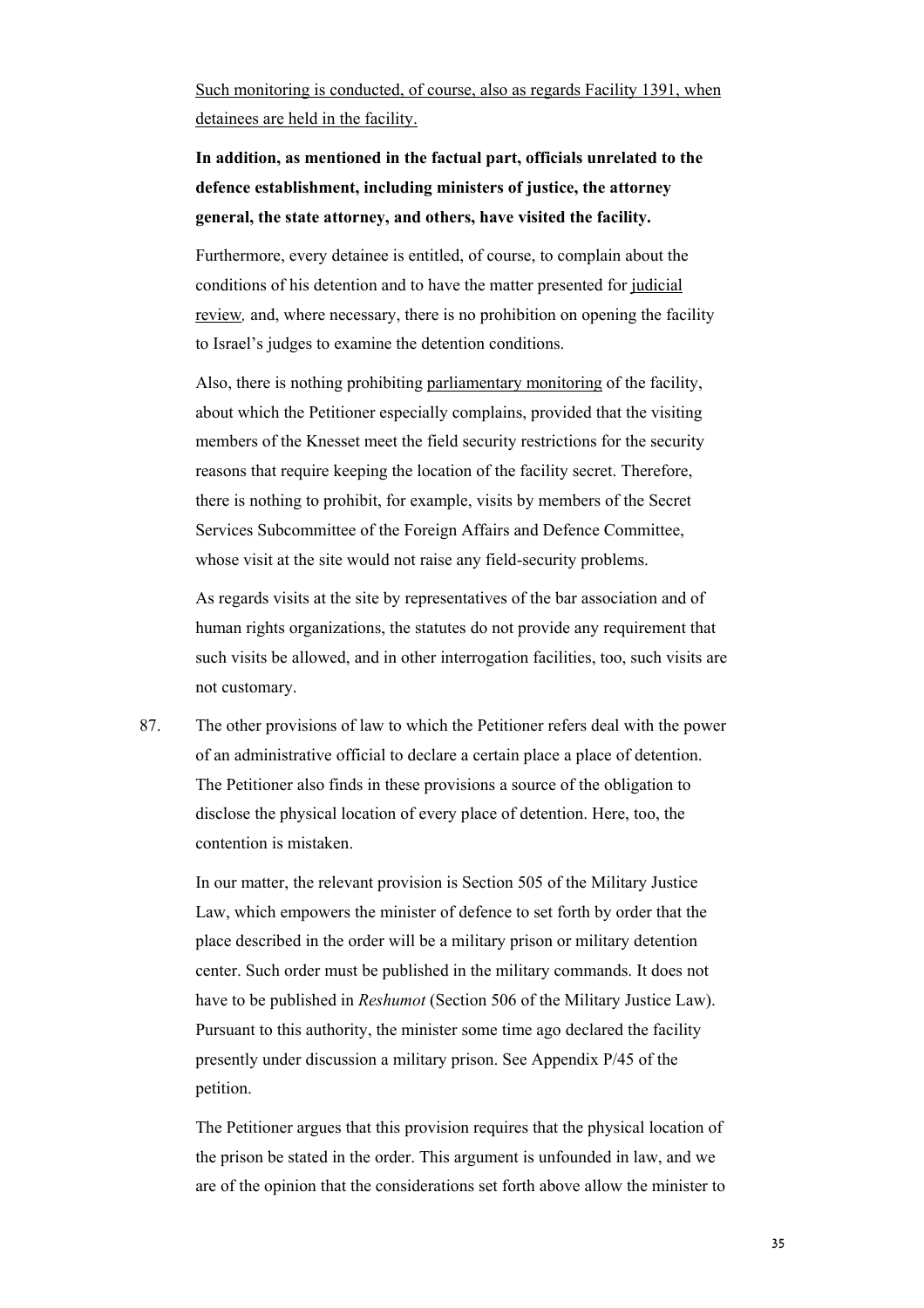declare a facility whose name alone is given, without having to state where it is located. The minister so acted in the present case, and that action was not improper.

- 88. Another principal argument raised by the Petitioner is that the facility should be closed because of the severe detention conditions prevailing there and because of the interrogation methods used in the facility. We responded at length to this contention. In brief, we argued that, first, the contentions raised regarding these matters have not been proven by the Petitioner. In the alternative, we argued that, even if one contention or another was substantiated, it does not follow that the proper relief is granting an order to close the facility. At the most, it would be proper to issue an order directing a change in the specific detention conditions or prohibiting the use of a specific interrogation method. In any event, the Petitioner's contentions did not require issuance of the order requested in the petition. Therefore, this argument, too, should be rejected.
- 89. As regards the Petitioner's contention, raised at the end of the petition, that the state has other tools that enable it to achieve the objective for which the location of the place is kept secret (Sections 81-82 of the petition), this contention is unavailing, for the tools suggested by the Petitioner fail to protect the special security needs underlying the continuing secrecy of the facility.

**Moreover, we believe that the proposal that the tools suggested by the Petitioner (postponing notification of the detention, prohibiting meetings with attorneys, postponing bringing the detainee before a judge, etc.), if adopted, would violate the dignity and rights of the detainee to a far greater extent that the ham caused to the detainee (if any harm is caused) currently.** 

However you look at it: Is it preferable to delay delivery of notification to the detainee's family about his detention rather than deliver this information and also the location of the detention (albeit not its physical location)?! Is it preferable to prevent the detainee from meeting with his attorney, in order to protect the secrecy of the location in which the detainee is being held, rather than enable a meeting outside the detention facility?! The answer to these questions is clear, and for this reason, too, the Petitioner's argument should be rejected.